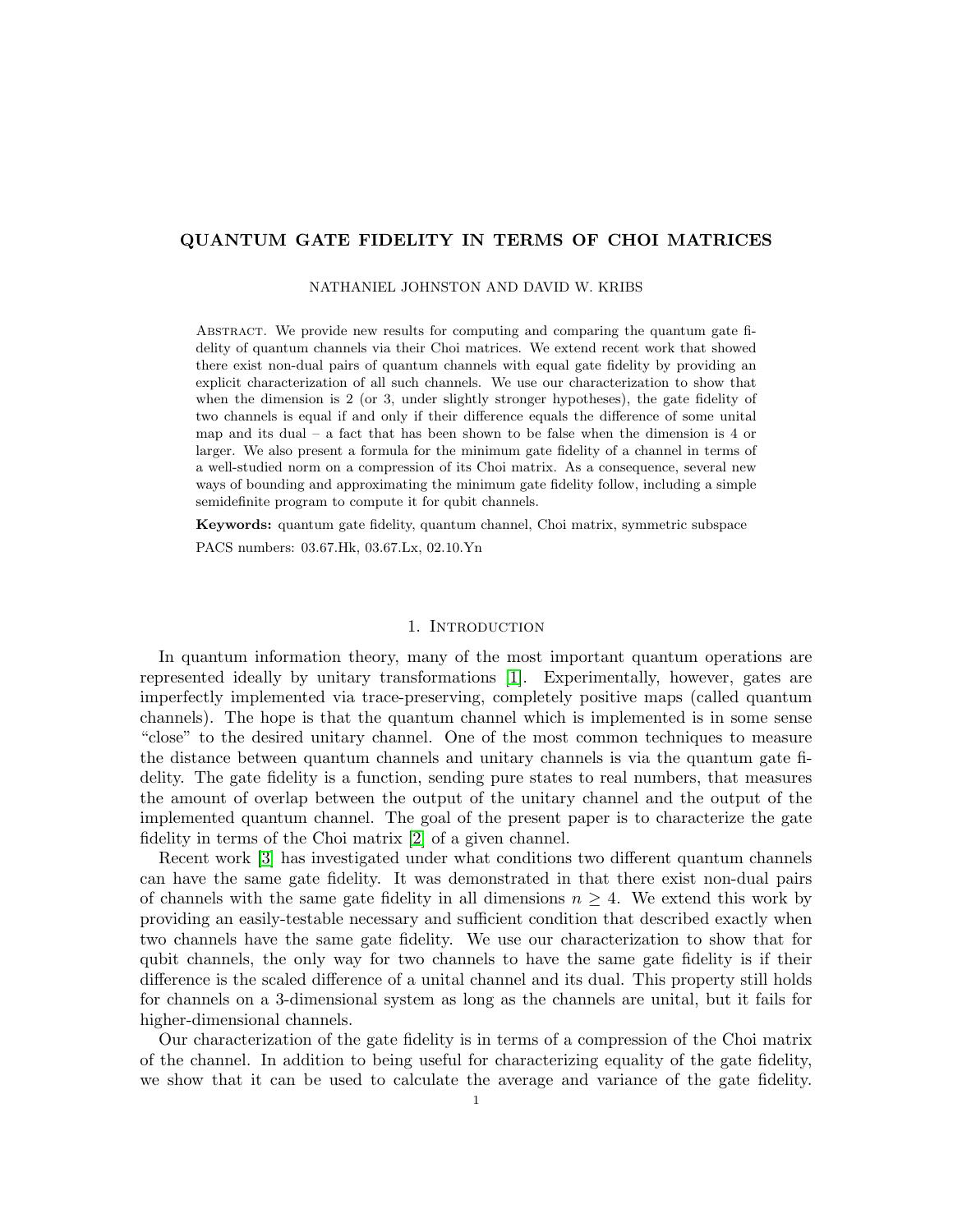#### 2 N. JOHNSTON AND D. W. KRIBS

Furthermore, we show that the minimum gate fidelity can be phrased in terms of a certain norm [\[4,](#page-14-3) [5\]](#page-14-4) on that operator, which allows us to bound the minimum gate fidelity in a variety of new ways and easily compute it for qubit channels.

The remainder of the paper is organized as follows. In Section [2](#page-1-0) we introduce the mathematical basics of quantum channels, the gate fidelity, and the measures based on the gate fidelity that are most frequently used. In Section [3](#page-3-0) we present the symmetric subspace, flip operator, and Choi matrices, which are the key ingredients in our characterization of the gate fidelity. Section [4](#page-4-0) contains our main result, which characterizes gate fidelity in terms of the channel's Choi matrix, and Section [5](#page-6-0) specializes our result to the case when the channel acts on a 2- or 3-dimensional system. We close in Section [6](#page-10-0) by exploring how our characterization applies to minimum gate fidelity and we demonstrate how to calculate it for qubit channels.

# 2. Quantum Channels and Gate Fidelity

<span id="page-1-0"></span>Throughout this work, we will denote a (finite-dimensional) complex Hilbert space of dimension n by  $\mathcal{H}_n$ . The space of linear operators on  $\mathcal{H}_n$  will be denoted  $\mathcal{L}(\mathcal{H}_n)$ . We will use I to denote the identity operator on  $\mathcal{H}_n$  and  $id_n$  to denote the identity operator on  $\mathcal{L}(\mathcal{H}_n)$ . It will sometimes be useful to associate  $\mathcal{H}_n$  with  $\mathbb{C}^n$ , and  $\mathcal{L}(\mathcal{H}_n)$  with the space of  $n \times n$  complex matrices via matrix representations of operators in a given orthonormal basis, so we will do so freely without making special mention of that association.

A pure quantum state is represented by a unit vector  $|\phi\rangle \in \mathcal{H}_n$ . We will denote the standard basis of  $\mathcal{H}_n$  by  $|0\rangle, |1\rangle, \ldots, |n-1\rangle$ . We will frequently work with bipartite Hilbert spaces  $\mathcal{H}_n \otimes \mathcal{H}_n$ , and we will make use of the shorthand notation  $|\phi\psi\rangle := |\phi\rangle \otimes |\psi\rangle \in$  $\mathcal{H}_n \otimes \mathcal{H}_n$ . One particularly important bipartite pure state is the *maximally entangled* state  $|\psi_{+}\rangle := \frac{1}{\sqrt{2}}$  $\sum_{j=0}^{n-1} |jj\rangle$ .

Not all quantum states are pure however, and a general mixed quantum state is represented by positive-semidefinite operator  $\rho \in \mathcal{L}(\mathcal{H}_n)$  with  $\text{Tr}(\rho) = 1$ , where  $\text{Tr}(\cdot)$  denotes the trace. Note that a pure state  $|\phi\rangle$  can be represented by the operator  $|\phi\rangle\langle\phi|$ , where  $\langle \phi | := | \phi \rangle^{\dagger}$  is the dual vector of  $| \phi \rangle$ . The *fidelity* [\[6,](#page-14-5) [7\]](#page-14-6) of two quantum states  $\rho$  and  $\sigma$  is defined by

$$
\mathcal{F}(\rho,\sigma):=\mathrm{Tr}\left(\sqrt{\sqrt{\rho}\sigma\sqrt{\rho}}\right)^2,
$$

which reduces in the case when  $\sigma$  is a pure state to simply  $\mathcal{F}(\rho, |\phi\rangle\langle\phi|) = \langle\phi|\rho|\phi\rangle$ . The fidelity can be thought of as a measure of how well  $\rho$  and  $\sigma$  can be distinguished, and it satisfies  $0 \leq \mathcal{F}(\rho, \sigma) \leq 1$  with  $\mathcal{F}(\rho, \sigma) = 1$  if and only if  $\rho = \sigma$ .

A quantum channel is a completely positive, trace-preserving linear map  $\mathcal{E} : \mathcal{L}(\mathcal{H}_n) \to$  $\mathcal{L}(\mathcal{H}_n)$ . Every quantum channel admits a family of Kraus operators [\[1\]](#page-14-0)  $\{E_i\}$  such that  $\mathcal{E}(\rho) = \sum_i E_i \rho E_i^{\dagger}$  for all  $\rho$  and  $\sum_i E_i^{\dagger} E_i = I$ . Given a channel  $\mathcal{E} : \mathcal{L}(\mathcal{H}_n) \to \mathcal{L}(\mathcal{H}_n)$ , its dual *channel*  $\mathcal{E}^{\dagger} : \mathcal{L}(\mathcal{H}_n) \to \mathcal{L}(\mathcal{H}_n)$  is defined via the Hilbert-Schmidt inner product to be the unique map such that  $\text{Tr}(\mathcal{E}(X)Y) = \text{Tr}(X\mathcal{E}^{\dagger}(Y))$  for all  $X, Y \in \mathcal{L}(\mathcal{H}_n)$ . It is the case that  $\mathcal{E}^{\dagger}$  is completely positive if and only if  $\mathcal E$  is completely positive, and  $\mathcal E$  is trace-preserving if and only if  $\mathcal{E}^{\dagger}$  is unital – both of these facts can be seen by noting by cyclicity of the trace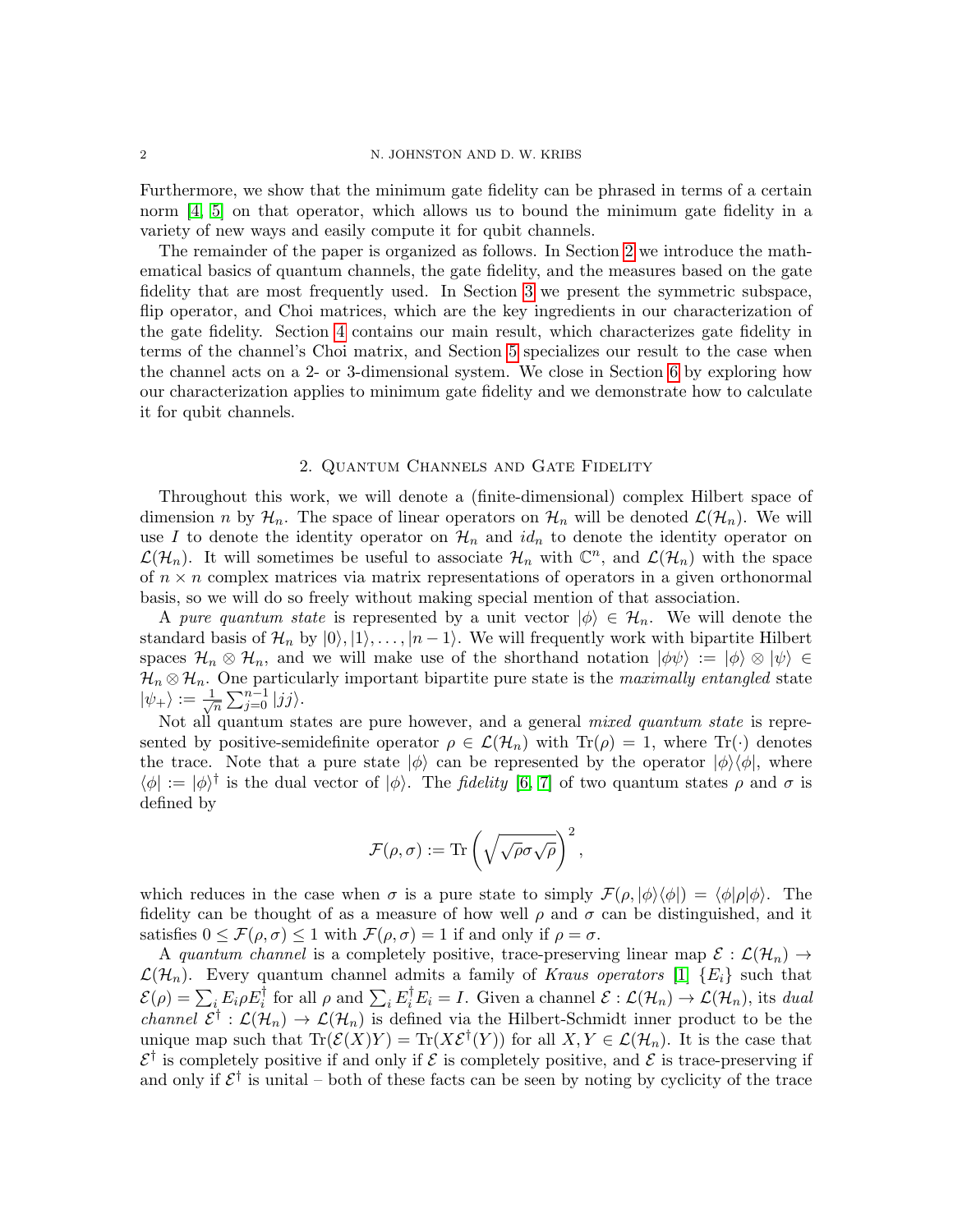shows that

$$
\text{Tr}(\mathcal{E}(X)Y) = \text{Tr}\left(\sum_{i} E_{i} X E_{i}^{\dagger} Y\right) = \text{Tr}\left(X \sum_{i} E_{i}^{\dagger} Y E_{i}\right),
$$

which implies that if  ${E_i}$  is a family of Kraus operators for  $\mathcal E$  then  ${E_i^{\dagger}}$  $\{ \}$  is a family of Kraus operators for  $\mathcal{E}^{\dagger}$ .

In the special case when a channel U satisfies  $\mathcal{U}(\rho) = U \rho U^{\dagger}$  for some unitary operator U, E is called a unitary channel. Unitary channels are exactly the channels that do not introduce mixedness (i.e., decoherence) into states and thus they very often are the types of channels that are meant to be implemented in experimental settings. However, no implementation of a channel is perfect – errors are introduced that cause the channel that is implemented to not actually be unitary. The *gate fidelity* is a tool for comparing how well the implemented quantum channel  $\mathcal E$  approximates the desired unitary channel  $\mathcal U$ . Gate fidelity is a function defined on pure states as follows:

$$
\mathcal{F}_{\mathcal{E},\mathcal{U}}(|\phi\rangle):=\mathcal{F}(\mathcal{E}(|\phi\rangle\langle\phi|),\mathcal{U}(|\phi\rangle\langle\phi|))=\langle\phi|U^{\dagger}\mathcal{E}(|\phi\rangle\langle\phi|)U|\phi\rangle.
$$

Without loss of generality, we can assume  $U = I$  by noting that

$$
\langle \phi | U^{\dagger} \mathcal{E} (|\phi\rangle \langle \phi|) U |\phi\rangle = \langle \phi | (U^{\dagger} \circ \mathcal{E}) (|\phi\rangle \langle \phi|) |\phi\rangle,
$$

so  $\mathcal{F}_{\mathcal{E},\mathcal{U}} = \mathcal{F}_{\mathcal{U}^{\dagger} \circ \mathcal{E}, id_n}$ . For brevity, we will use the shorthand  $\mathcal{F}_{\mathcal{E}} := \mathcal{F}_{\mathcal{E}, id_n}$ , which can be thought of as measuring how noisy the channel  $\mathcal E$  is. It will also be useful occasionally to consider the gate fidelity of linear maps that are not actually channels. That is, for *any* linear map  $\Lambda : \mathcal{L}(\mathcal{H}_n) \to \mathcal{L}(\mathcal{H}_n)$  we define  $\mathcal{F}_{\Lambda}(|\phi\rangle) = \langle \phi | \Lambda(|\phi\rangle \langle \phi|) | \phi \rangle$ .

The two most well-studied distance measures based on the gate fidelity are the *average* gate fidelity  $\overline{\mathcal{F}_{\mathcal{E}}}$  [\[8,](#page-14-7) [9,](#page-14-8) [10,](#page-14-9) [11,](#page-14-10) [12\]](#page-14-11) and the minimum gate fidelity [\[1,](#page-14-0) [11\]](#page-14-10)

(1) 
$$
\mathcal{F}_{\mathcal{E}}^{\min} = \min_{|\phi\rangle} \mathcal{F}_{\mathcal{E}}(|\phi\rangle),
$$

which are obtained by either averaging (via the Fubini-Study measure [\[13\]](#page-14-12)) or minimizing over all pure states  $|\phi\rangle$ , respectively. The minimum gate fidelity has the interpretation as the most noise that  $\mathcal E$  can introduce into a quantum system. It makes sense then that one might want instead to minimize  $\mathcal{F}(\mathcal{E}(\rho), \rho)$  over all mixed states  $\rho$ . The reason we minimize over pure states is that joint concavity of fidelity implies that minimizing over mixed states  $\rho$  gives the exact same quantity  $\mathcal{F}_{\mathcal{E}}^{min}$  as minimizing over pure states  $|\phi\rangle$  – see [\[1,](#page-14-0) Section 9.3] or [\[11,](#page-14-10) Section IV.C] for a proof of this fact.

One of the most celebrated results concerning gate fidelity is an explicit formula for the average gate fidelity of a quantum channel in terms of its Kraus operators  $\{E_i\}$  [\[8,](#page-14-7) [9\]](#page-14-8):

<span id="page-2-0"></span>(2) 
$$
\overline{\mathcal{F}_{\mathcal{E}}} = \frac{n + \sum_i |\text{Tr}(E_i)|^2}{n(n+1)}.
$$

Similarly, higher-order moments of the gate fidelity have been computed [\[14,](#page-14-13) [15\]](#page-14-14). However, the minimum gate fidelity seems to be much more difficult to compute – for some partial results and bounds on minimum gate fidelity, see [\[16,](#page-14-15) [17\]](#page-14-16). In Section [6](#page-10-0) we will derive a formula for the minimum gate fidelity that will allow us to efficiently compute it for qubit channels and derive new bounds for it in general.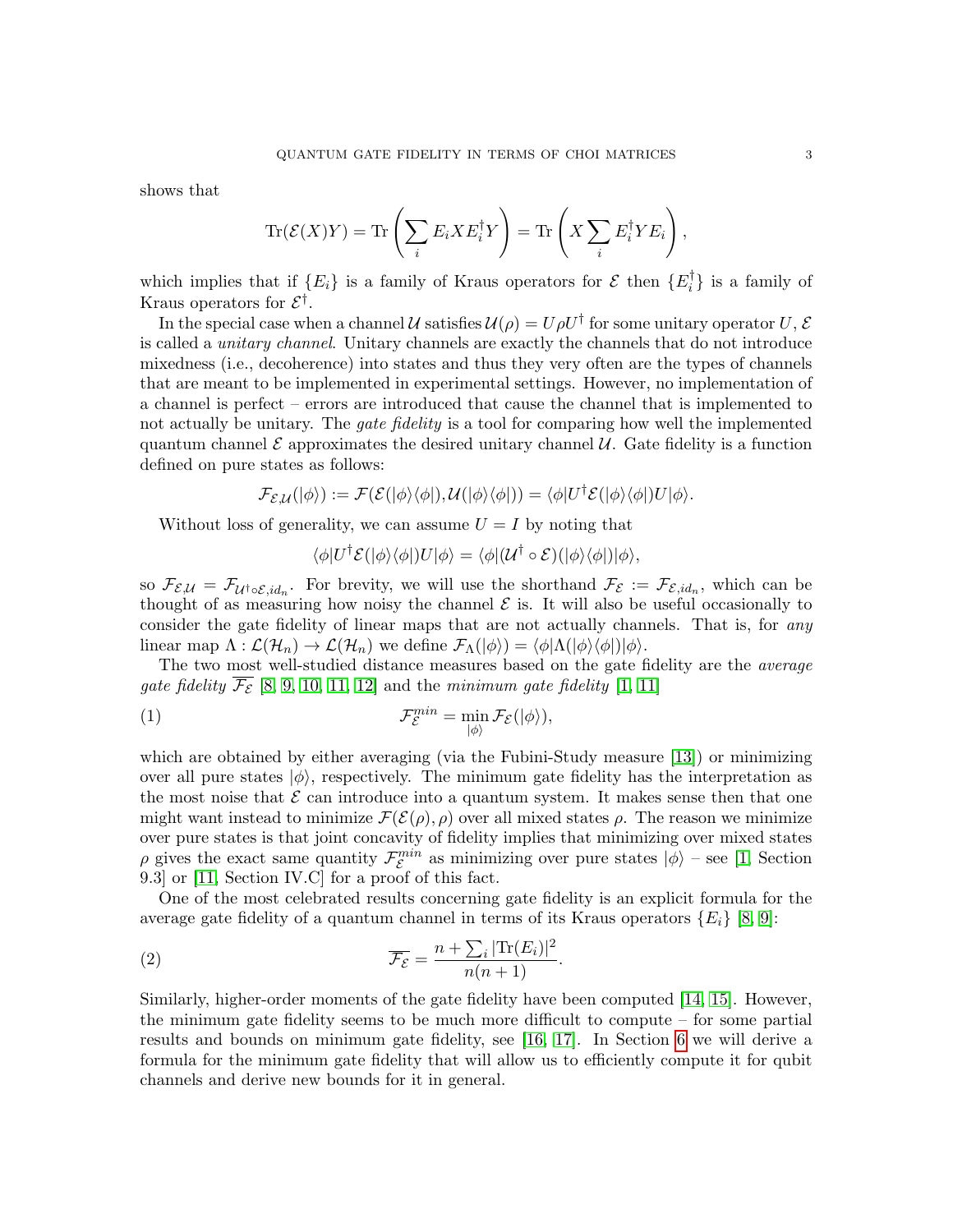# 3. Choi Matrices and the Symmetric Subspace

<span id="page-3-0"></span>To every linear map  $\mathcal{E} : \mathcal{L}(\mathcal{H}_n) \to \mathcal{L}(\mathcal{H}_n)$  there is an associated *Choi matrix*:

$$
C_{\mathcal{E}} = (id_n \otimes \mathcal{E})(n|\psi_+\rangle\langle\psi_+|).
$$

This identification between linear maps on  $\mathcal{L}(\mathcal{H}_n)$  and operators in  $\mathcal{L}(\mathcal{H}_n \otimes \mathcal{H}_n)$  is known as the Choi-Jamiolkowski isomorphism. A celebrated result of Choi says that  $\mathcal E$  is completely positive if and only if  $C_{\mathcal{E}}$  is positive semidefinite [\[2\]](#page-14-1). Similarly,  $\mathcal{E}$  is trace-preserving if and only if  $\text{Tr}_1(C_{\mathcal{E}}) = I$  and  $\mathcal E$  is unital (i.e.,  $\mathcal E(I) = I$ ) if and only if  $\text{Tr}_2(C_{\mathcal{E}}) = I$ , where  $\text{Tr}_j$ denotes the partial trace over the jth subsystem.

The flip operator  $F \in \mathcal{L}(\mathcal{H}_n) \otimes \mathcal{L}(\mathcal{H}_n)$  is the Choi matrix of the transpose map T. Its name comes from the fact that  $F|\phi\psi\rangle = |\psi\phi\rangle$  for any  $|\phi\rangle, |\psi\rangle \in \mathcal{H}_n$ . The symmetric subspace  $S \subseteq \mathcal{H}_n \otimes \mathcal{H}_n$  is the subspace spanned by the states of the form  $|i\rangle|j\rangle + |j\rangle|i\rangle \in \mathcal{H}_n \otimes \mathcal{H}_n$ . The Takagi factorization [\[18,](#page-14-17) [19\]](#page-14-18) of complex symmetric matrices (and hence symmetric  $\sum_{j=1}^n \alpha_j |\phi_j \phi_j\rangle$ . We will denote the projection of  $\mathcal{H}_n \otimes \mathcal{H}_n$  onto S by  $P_{\mathcal{S}}$ . Notice that states) says that  $|\phi\rangle \in S$  if and only if  $|\phi\rangle$  has a symmetric Schmidt decomposition:  $|\phi\rangle =$  $P_{\mathcal{S}}=\frac{1}{2}$  $\frac{1}{2}(I+F)$  and that the dimension of S is  $n(n+1)/2$ .

We now present a simple proposition concerning the average gate fidelity. While this proposition may not appear particularly useful considering we already have Equation [\(2\)](#page-2-0) to work with, it gives  $\mathcal{F}_{\mathcal{E}}$  in terms of the operator  $P_{\mathcal{S}}(T \otimes id_n)(C_{\mathcal{E}})P_{\mathcal{S}}$ . We will see this operator repeatedly throughout this work, most notably in a characterization of the gate fidelity and also in a formula for the minimum gate fidelity, and hence it is useful to see how it relates to the average gate fidelity as well. Observe that the scaling factor  $2/(n(n+1))$ in the following result is exactly one divided by the dimension of  $S$ , so average gate fidelity can be seen as an average over the symmetric subspace.

<span id="page-3-1"></span>**Proposition 1.** Let  $\mathcal{E} : \mathcal{L}(\mathcal{H}_n) \to \mathcal{L}(\mathcal{H}_n)$  be a quantum channel. Then

$$
\overline{\mathcal{F}_{\mathcal{E}}} = \frac{2}{n(n+1)} \text{Tr} \big( P_{\mathcal{S}}(T \otimes id_n)(C_{\mathcal{E}}) P_{\mathcal{S}} \big).
$$

*Proof.* The proof is by straightforward algebra. If we write  $C_{\mathcal{E}}$  in its spectral decomposition  $\sum_i \lambda_i |v_i\rangle\langle v_i|$ , then

$$
\begin{aligned} \text{Tr}\big((T\otimes id_n)(C_{\mathcal{E}})(2P_{\mathcal{S}} - I)\big) &= \text{Tr}\big((T\otimes id_n)(C_{\mathcal{E}})F\big) \\ &= \text{Tr}\big((T\otimes id_n)(C_{\mathcal{E}})(id_n\otimes T)(n|\psi_+\rangle\langle\psi_+|)\big) \\ &= n\langle\psi_+|C_{\mathcal{E}}|\psi_+\rangle \\ &= n\sum_i \lambda_i|\langle\psi_+|v_i\rangle|^2 \\ &= \sum_i |\text{Tr}(E_i)|^2, \end{aligned}
$$

where the third equality follows from the identity  $T^{\dagger} = T$ , and the final equality comes from the fact that the (scaled) eigenvectors of  $C_{\mathcal{E}}$  are the vectorizations of the Kraus operators of  $\mathcal E$ . The result follows from Equation [\(2\)](#page-2-0) and the fact that  $\mathcal E$  is trace-preserving, so  $\text{Tr}((T \otimes id_n)(C_{\mathcal{E}})) = n.$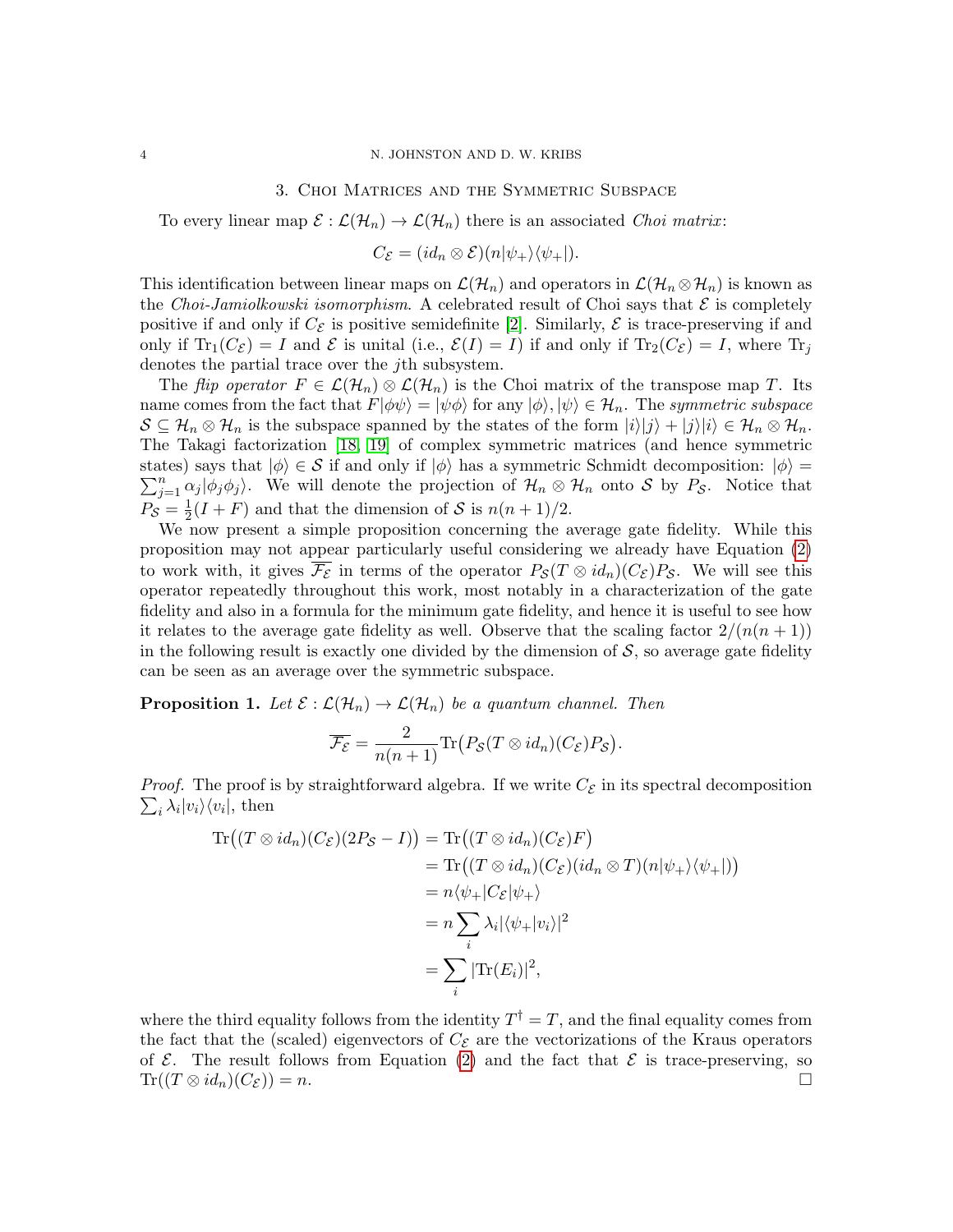In fact, the proof of Proposition [1](#page-3-1) shows that  $(2/n^2) \text{Tr} (P_{\mathcal{S}}(T \otimes id_n)(C_{\mathcal{E}})P_{\mathcal{S}}) - 1/n =$  $\langle \psi_+|C_{\mathcal{E}}|\psi_+\rangle/n$ , a quantity that was referred to as  $\chi_{0,0}$  in [\[15\]](#page-14-14). It follows that the formulas for the variance and higher-order moments of  $\mathcal{F}_{\mathcal{E}}$  can be written in terms of the operator  $P_{\mathcal{S}}(T \otimes id_n)(C_{\mathcal{E}})P_{\mathcal{S}}$  as well.

For completeness, we close this section with a well-known fact that shows how the Choi matrices of a pair of dual channels  $\mathcal E$  and  $\mathcal E^{\dagger}$  are related to each other. For another proof in the more general case of positive (not necessarily completely positive) maps, see [\[20,](#page-14-19) Lemma 3].

# <span id="page-4-2"></span>**Lemma 2.** Let  $\mathcal{E}: \mathcal{L}(\mathcal{H}_n) \to \mathcal{L}(\mathcal{H}_n)$  be a quantum channel. Then  $C_{\mathcal{E}^{\dagger}} = FC_{\mathcal{E}}^T F$ .

*Proof.* Use the spectral decomposition to write  $C_{\mathcal{E}} = \sum_i \lambda_i |v_i\rangle\langle v_i|$ . Then  $C_{\mathcal{E}}^T = \sum_i \lambda_i \overline{|v_i\rangle\langle v_i|}$ . It is easily verified that for any  $X \in \mathcal{L}(\mathcal{H}_n)$ , the vectorization of  $X^T$  is exactly F times the vectorization of X. The result follows from recalling that  ${E<sub>i</sub>}$  is a set of Kraus operators for  $\mathcal E$  if and only if  $\{E_i^{\dagger}$  $\mathcal{E}_i^{\dagger}$  is a set of Kraus operators for  $\mathcal{E}^{\dagger}$ , and that the Kraus operators of a channel can be chosen so that their vectorizations are the eigenvectors of  $C_{\mathcal{E}}$ .

# 4. Channels with Identical Gate Fidelity

<span id="page-4-0"></span>It was shown in [\[3\]](#page-14-2) that if  $n \geq 4$  and  $\mathcal{E}: \mathcal{L}(\mathcal{H}_n) \to \mathcal{L}(\mathcal{H}_n)$  is a quantum channel with positive-definite Choi matrix, then there exists another quantum channel  $\mathcal{R} : \mathcal{L}(\mathcal{H}_n) \to$  $\mathcal{L}(\mathcal{H}_n)$  with  $\mathcal{R} \neq \mathcal{E}, \mathcal{E}^{\dagger}$  such that  $\mathcal{F}_{\mathcal{E}} = \mathcal{F}_{\mathcal{R}}$ . A particular consequence of this result is the fact that there exist non-depolarizing quantum channels with constant gate fidelity. In this section we expand on this work by providing an easily-testable characterization of when two maps have the same gate fidelity in terms of their Choi matrices.

We begin with a lemma that allows us to talk about  $\mathcal{F}_{\mathcal{E}}(|\phi\rangle)$  in terms of the Choi matrix of  $\mathcal E$ . This lemma is in essence a simplification of [\[3,](#page-14-2) Lemma 1], but we present it here for completeness, along with a simplified proof.

<span id="page-4-1"></span>**Lemma 3.** Let  $\Lambda : \mathcal{L}(\mathcal{H}_n) \to \mathcal{L}(\mathcal{H}_n)$  be a linear map and let  $|\phi\rangle \in \mathcal{H}_n$ . Then

$$
\mathcal{F}_{\Lambda}(|\phi\rangle) = \langle \phi \phi | (T \otimes id_n)(C_{\Lambda}) | \phi \phi \rangle.
$$

Proof. The proof is by simple algebra.

$$
\langle \phi \phi | (T \otimes id_n)(C_{\Lambda}) | \phi \phi \rangle = \sum_{i,j=0}^{n-1} \langle \phi \phi | (T(|i\rangle\langle j|) \otimes \Lambda(|i\rangle\langle j|)) | \phi \phi \rangle
$$
  

$$
= \sum_{i,j=0}^{n-1} \langle \phi | j \rangle \langle i | \phi \rangle \langle \phi | \Lambda(|i\rangle\langle j|) | \phi \rangle
$$
  

$$
= \langle \phi | \Lambda \big( (\sum_{i=0}^{n-1} \langle i | \phi \rangle | i \rangle) (\sum_{j=0}^{n-1} \langle \phi | j \rangle \langle j|) \big) | \phi \rangle
$$
  

$$
= \langle \phi | \Lambda(|\phi\rangle\langle\phi|) | \phi \rangle
$$
  

$$
= \mathcal{F}_{\Lambda}(|\phi\rangle).
$$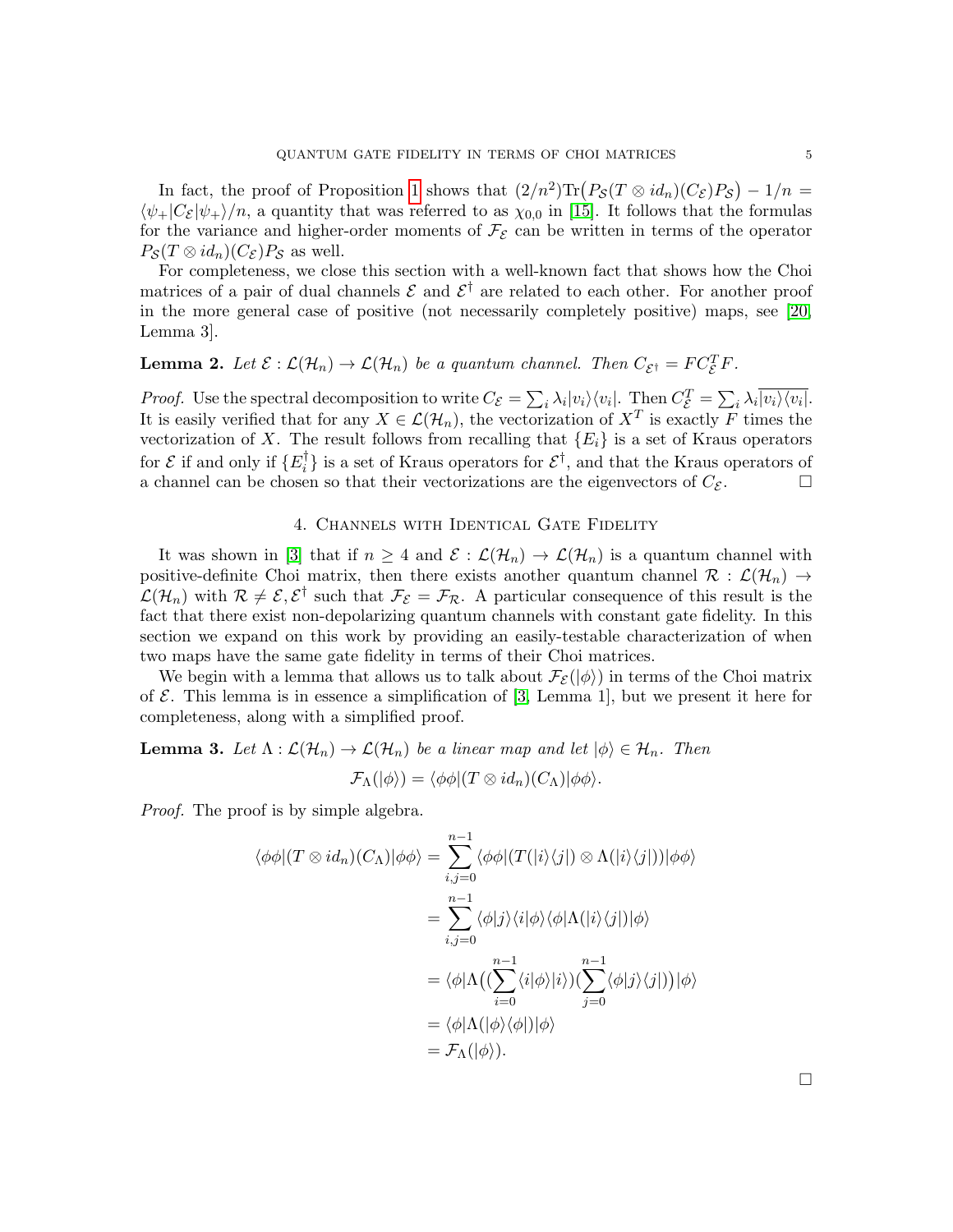We are now ready to state the main result of this section, which allows us to determine whether or not two quantum channels have the same gate fidelity simply by comparing a certain modification of their Choi matrices. In particular, we see that the gate fidelity of a channel E is determined exactly by the operator  $P_{\mathcal{S}}(T \otimes id_n)(C_{\mathcal{E}})P_{\mathcal{S}}$ . Note that the "if" direction of this result follows trivially from [\[3,](#page-14-2) Lemma 1], so what is new here is the "only if" direction.

<span id="page-5-5"></span>**Theorem 4.** Let  $Q, R : \mathcal{L}(\mathcal{H}_n) \to \mathcal{L}(\mathcal{H}_n)$  be linear maps. Then  $\mathcal{F}_Q = \mathcal{F}_R$  if and only if

$$
P_{\mathcal{S}}(T\otimes id_n)(C_Q)P_{\mathcal{S}}=P_{\mathcal{S}}(T\otimes id_n)(C_R)P_{\mathcal{S}}.
$$

*Proof.* We begin by defining  $D := (T \otimes id_n)(C_Q - C_R)$ . Using Lemma [3](#page-4-1) with  $\Lambda := Q - R$ shows that  $\mathcal{F}_Q = \mathcal{F}_R$  if and only if

<span id="page-5-0"></span>(3) 
$$
\langle \phi \phi | D | \phi \phi \rangle = 0 \quad \forall |\phi\rangle \in \mathcal{H}_n.
$$

If we can show that Equation [\(3\)](#page-5-0) implies

$$
\langle s_1|D|s_2\rangle = 0 \quad \forall |s_1\rangle, |s_2\rangle \in \mathcal{S},
$$

we will be done. To this end, fix arbitrary  $|\phi\rangle, |\psi\rangle \in \mathcal{H}_n$  and let  $z \in \mathbb{C}$  be such that  $|z| = 1$ . Then Equation [\(3\)](#page-5-0) implies that

<span id="page-5-2"></span><span id="page-5-1"></span>(4) 
$$
(\langle \phi | + \overline{z} \langle \psi |) \otimes (\langle \phi | + \overline{z} \langle \psi |) D(|\phi \rangle + z | \psi \rangle) \otimes (|\phi \rangle + z | \psi \rangle) = 0 \text{ and}
$$

(5) 
$$
(\langle \phi | -\overline{z} \langle \psi |) \otimes (\langle \phi | -\overline{z} \langle \psi |) D(|\phi \rangle - z | \psi \rangle) \otimes (|\phi \rangle - z | \psi \rangle) = 0.
$$

If we expand and add Equations [\(4\)](#page-5-1) and [\(5\)](#page-5-2) together and use [\(3\)](#page-5-0), we see that for all  $z \in \mathbb{C}$ with  $|z|=1$ ,

<span id="page-5-3"></span>(6) 
$$
z^2 \langle \phi \phi | D | \psi \psi \rangle + \overline{z}^2 \langle \psi \psi | D | \phi \phi \rangle + (\langle \phi \psi | + \langle \psi \phi |) D (|\phi \psi \rangle + |\psi \phi \rangle) = 0.
$$

If we subtract from Equation [\(6\)](#page-5-3) the equation obtained by replacing  $z$  in Equation (6) by iz, we learn that

$$
z^2 \langle \phi \phi | D | \psi \psi \rangle + \overline{z}^2 \langle \psi \psi | D | \phi \phi \rangle = 0 \quad \forall z \in \mathbb{C} \text{ with } |z| = 1.
$$

The following two equations arise from letting  $z = 1$  and  $z = e^{i\pi/4}$ , respectively:

$$
\langle \phi \phi | D | \psi \psi \rangle + \langle \psi \psi | D | \phi \phi \rangle = 0
$$
  

$$
i \langle \phi \phi | D | \psi \psi \rangle - i \langle \psi \psi | D | \phi \phi \rangle = 0.
$$

Adding  $i$  times the first equation to the second equation gives

<span id="page-5-4"></span>(7) 
$$
\langle \phi \phi | D | \psi \psi \rangle = 0 \quad \forall | \phi \rangle, | \psi \rangle \in \mathcal{H}_n.
$$

 $\sum_{j=1}^{n} \alpha_j |\phi_j \phi_j\rangle$  and  $|s_2\rangle = \sum_{k=1}^{n} \beta_k |\psi_k \psi_k\rangle$ . Thus Now let  $|s_1\rangle, |s_2\rangle \in \mathcal{S}$ . By the Takagi factorization we know that we can write  $|s_1\rangle =$ 

$$
\langle s_1|D|s_2\rangle = \sum_{j,k=1}^n \alpha_j \beta_k \langle \phi_j \phi_j | D | \psi_k \psi_k \rangle = 0,
$$

since each term in the sum equals zero by Equation [\(7\)](#page-5-4). This completes the proof.  $\square$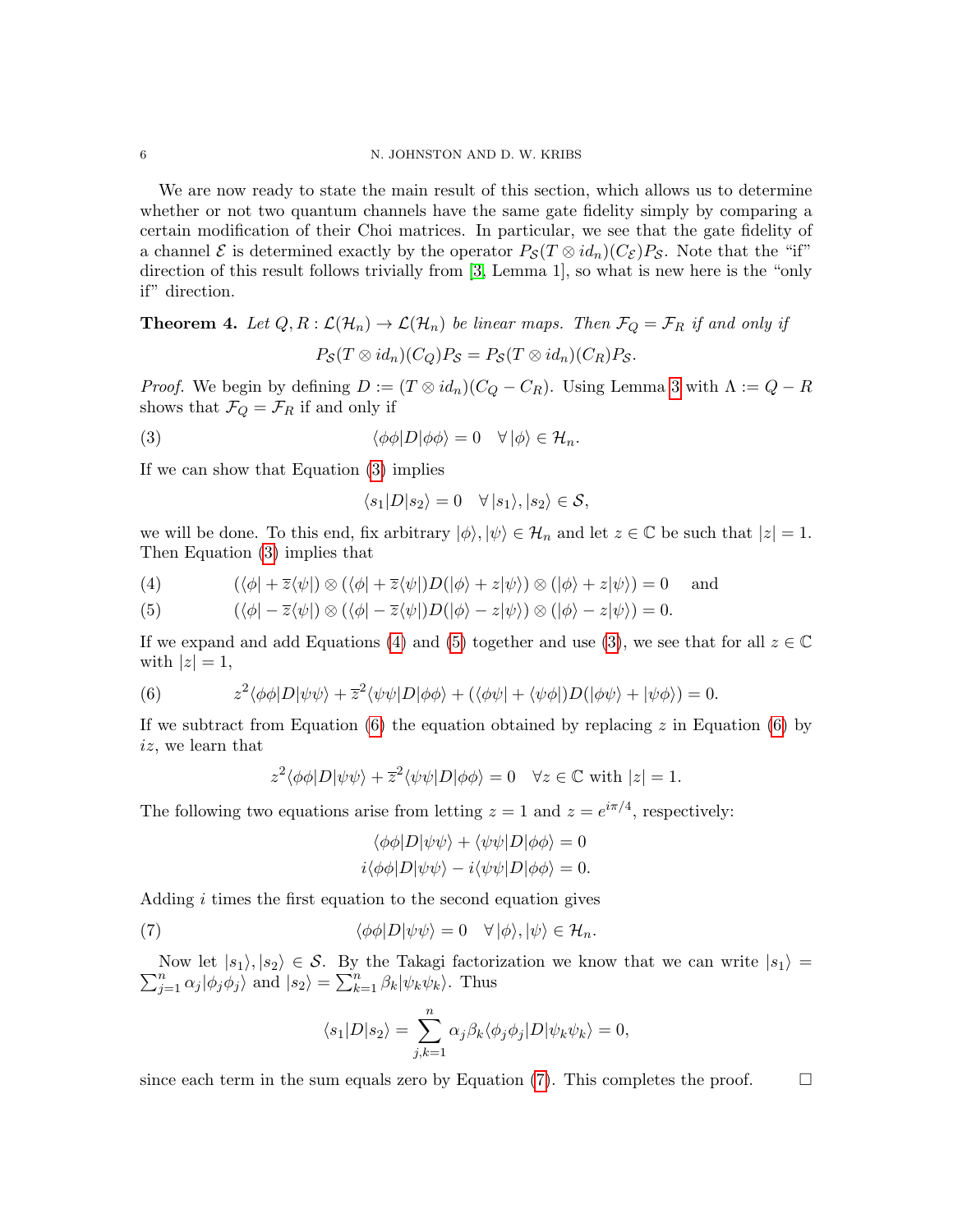As a particularly important special case of Theorem [4,](#page-5-5) consider the case of channels with constant gate fidelity. It is easily shown that any depolarizing channel has constant gate fidelity, and it was shown in [\[3\]](#page-14-2) that there exist non-depolarizing channels with constant gate fidelity. We now present a characterization of all channels with constant gate fidelity.

<span id="page-6-1"></span>**Corollary 5.** Let  $Q: \mathcal{L}(\mathcal{H}_n) \to \mathcal{L}(\mathcal{H}_n)$  be a linear map and let  $c \in \mathbb{R}$ . Then  $\mathcal{F}_Q \equiv c$  if and only if  $P_{\mathcal{S}}(T \otimes id_n)(C_Q)P_{\mathcal{S}} = cP_{\mathcal{S}}$ .

*Proof.* Consider the linear map  $R : \mathcal{L}(\mathcal{H}_n) \to \mathcal{L}(\mathcal{H}_n)$  defined by  $R(X) = \frac{1}{n-1}((cn-1)X +$  $(1-c)I$ ) (if  $1/n \leq c \leq 1$  then R is a depolarizing quantum channel). Simple algebra reveals that

$$
\mathcal{F}_R(|\phi\rangle) = \frac{1}{n-1} \langle \phi | ((cn-1)|\phi\rangle \langle \phi | + (1-c)I) | \phi \rangle = \frac{(cn-1) + (1-c)}{n-1} = c
$$

for any  $|\phi\rangle \in \mathcal{H}_n$ . Also,  $(T \otimes id_n)(C_R) = \frac{1}{n-1}((cn-1)F + (1-c)(I \otimes I))$ . Thus,

$$
P_{\mathcal{S}}(T \otimes id_n)(C_R)P_{\mathcal{S}} = \frac{1}{n-1}((cn-1)P_{\mathcal{S}} + (1-c)P_{\mathcal{S}}) = cP_{\mathcal{S}}.
$$

Using Theorem [4](#page-5-5) gives the result.  $\square$ 

Corollary [5](#page-6-1) can be seen in terms of the higher-rank numerical range of the operator  $(T \otimes id_n)(C_Q)$  [\[21\]](#page-14-20). In particular, it implies that if Q has constant gate fidelity, then  $(T \otimes id_n)(C_Q)$  must have non-empty rank- $[n(n+1)/2]$  numerical range. Because the higherrank numerical range of a Hermitian operator is well-understood in terms of its eigenvalues, it follows that the middle n eigenvalues of  $(T \otimes id_n)(C_Q)$  must all be equal in order for Q to have constant gate fidelity.

#### 5. Gate Fidelity in Small Dimensions

<span id="page-6-0"></span>Note that for any quantum channel  $\mathcal E$  and state  $|\phi\rangle \in \mathcal H_n$  it is trivially the case that  $\text{Tr}(\mathcal{E}(|\phi\rangle\langle\phi|)|\phi\rangle\langle\phi|) = \text{Tr}(\mathcal{E}^{\dagger}(|\phi\rangle\langle\phi|)|\phi\rangle\langle\phi|),$  so  $\mathcal{F}_{\mathcal{E}} = \mathcal{F}_{\mathcal{E}^{\dagger}}$ . Similarly, if Q is a quantum channel,  $r \geq 0$ , and  $\mathcal E$  is a quantum channel, then  $\mathcal Q + r(\mathcal E - \mathcal E^{\dagger})$  also has gate fidelity equal to that of Q. A particular consequence of this observation is that for any quantum channel Q with full-rank Choi matrix, there is another quantum channel (not equal to  $\mathcal{Q}^{\dagger}$ ) with the same gate fidelity – a fact that was originally proved in dimensions  $n \geq 4$  in [\[3\]](#page-14-2). To construct such a map it suffices to pick a unital channel  $\mathcal E$  and then choose a sufficiently small  $r > 0$ .

A natural question to ask is whether or not the converse of the observation made in the previous paragraph holds. That is, if two quantum channels  $\mathcal{Q}$  and  $\mathcal{R}$  have the same gate fidelity, do they differ by some  $r(\mathcal{E} - \mathcal{E}^{\dagger})$ ? One simplification we can make right away is that we can assume without loss of generality that  $\mathcal E$  is unital. Indeed, it is easily-verified that the channel  $\mathcal E$  is unital if and only if  $\mathcal R = \mathcal Q + r(\mathcal E - \mathcal E^{\dagger})$  is trace-preserving. The example used in the construction of [\[3,](#page-14-2) Theorem 1] shows that such a channel  $\mathcal E$  need not exist when  $n \geq 4$ , even if  $\mathcal{Q}, \mathcal{R}$  are assumed to be unital. We now present an example to show that  $\mathcal{E}$ need not exist when  $n = 3$ , as long as we do not require that Q and R be unital.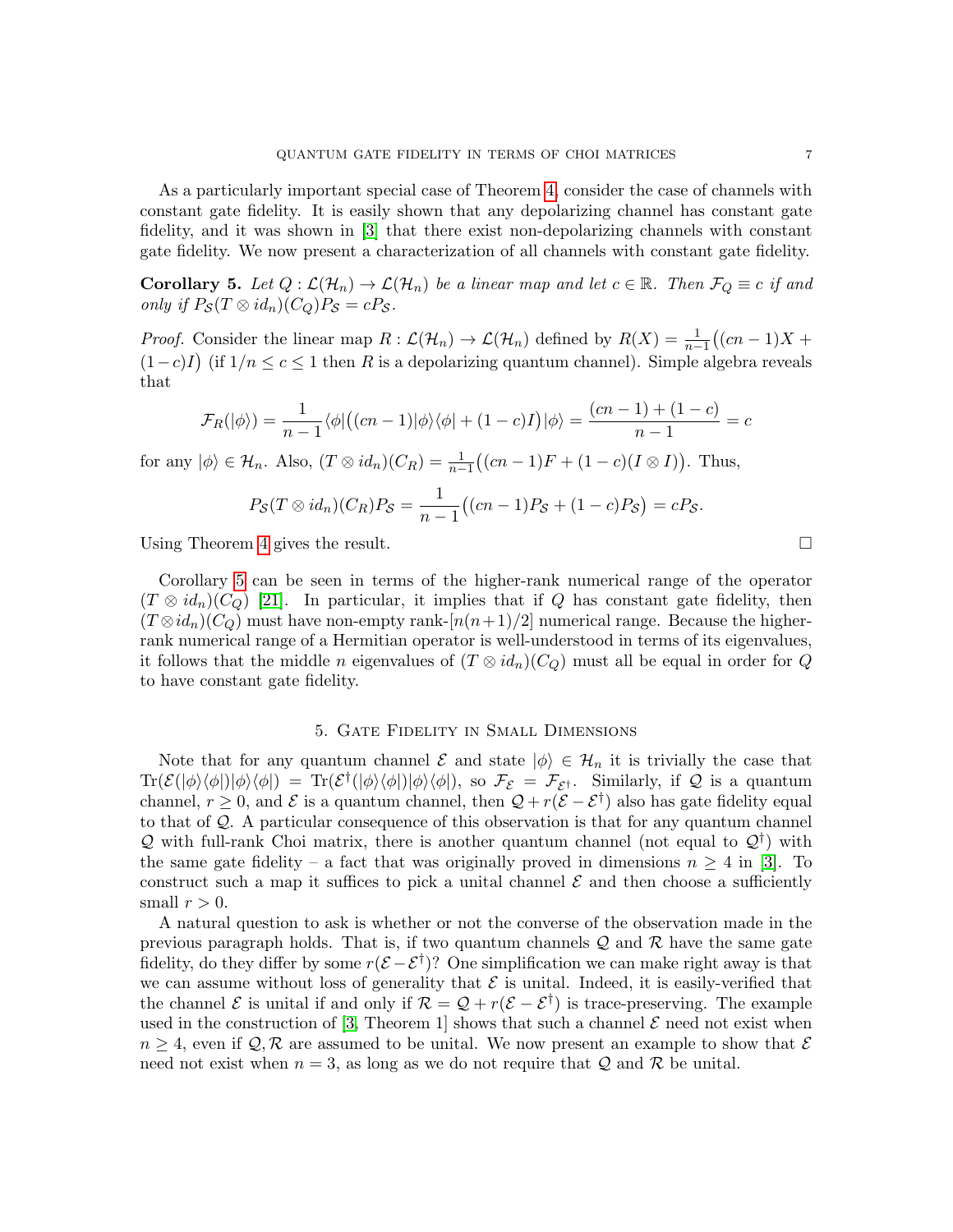<span id="page-7-0"></span>**Example 6.** Consider the two channels  $\mathcal{Q}, \mathcal{R} : \mathcal{L}(\mathcal{H}_3) \to \mathcal{L}(\mathcal{H}_3)$  defined in the standard basis by the following Choi matrices:

$$
C_{\mathcal{Q}} := \frac{1}{4} \begin{bmatrix} 2 & 0 & 0 & 0 & 0 & 0 & 0 & 0 & 1 \\ 0 & 1 & 0 & 0 & 0 & 0 & 0 & 0 & 0 \\ 0 & 0 & 1 & 0 & 0 & 0 & 0 & 0 & 0 \\ 0 & 0 & 0 & 1 & 0 & 0 & 0 & 0 & 0 \\ 0 & 0 & 0 & 0 & 2 & 0 & 0 & 0 & 0 \\ 0 & 0 & 0 & 0 & 0 & 1 & 0 & 0 & 0 \\ 0 & 0 & 0 & 0 & 0 & 0 & 1 & 0 & 0 \\ 0 & 0 & 0 & 0 & 0 & 0 & 1 & 0 & 0 \\ 1 & 0 & 0 & 0 & 0 & 0 & 0 & 0 & 2 \end{bmatrix}, \quad C_{\mathcal{R}} := \frac{1}{4} \begin{bmatrix} 2 & 0 & 0 & 0 & 0 & 0 & 0 & 0 & 0 \\ 0 & 0 & 0 & 0 & 0 & 0 & 0 & 0 & 0 \\ 0 & 0 & 2 & 0 & 0 & 0 & 0 & 0 & 0 \\ 0 & 0 & 0 & 2 & 0 & 0 & 0 & 0 & 0 \\ 0 & 0 & 0 & 0 & 0 & 0 & 0 & 0 & 0 \\ 0 & 0 & 0 & 0 & 0 & 0 & 0 & 0 & 0 \\ 0 & 0 & 0 & 0 & 0 & 0 & 0 & 0 & 0 \\ 0 & 0 & 0 & 0 & 0 & 0 & 0 & 0 & 2 \end{bmatrix}
$$

.

It is easily verified that  $C_Q$  and  $C_R$  are both positive semidefinite and  $Tr_2(C_Q) = Tr_2(C_R)$ I, so Q and R are both indeed quantum channels (but  $Tr_1(C_Q) = I \neq Tr_1(C_R)$  so Q is unital but R is not). It is also easily verified that  $P_S(T \otimes id_3)(C_Q - C_R)P_S = 0$ , so  $\mathcal{F}_Q = \mathcal{F}_R$ by Theorem [4.](#page-5-5)

On the other hand, because  $\mathcal{Q}$  is unital, it follows that if  $\mathcal{E}$  is a unital quantum channel then  $Q(I) + r(\mathcal{E}(I) - \mathcal{E}^{\dagger}(I)) = I + r(I - I) = I$ , so  $Q + r(\mathcal{E} - \mathcal{E}^{\dagger})$  is unital as well. Thus there does not exist  $r \geq 0$  and a unital quantum channel  $\mathcal{E}$  such that  $\mathcal{R} = \mathcal{Q} + r(\mathcal{E} - \mathcal{E}^{\dagger}).$ 

We now present the main result of this section, which shows that when  $n = 2$ , the converse of our previous observation does indeed hold. That is, if two qubit channels have the same gate fidelity then their difference equals the scaled difference of some pair of dual channels. We also show that this converse still holds when  $n = 3$ , in spite of Example [6,](#page-7-0) under some slightly stronger hypotheses.

<span id="page-7-1"></span>**Theorem 7.** Let  $\mathcal{Q}, \mathcal{R} : \mathcal{L}(\mathcal{H}_n) \to \mathcal{L}(\mathcal{H}_n)$  be quantum channels. Suppose that either  $n = 2$ , or  $n = 3$  and  $\mathcal{Q}(I) = \mathcal{R}(I)$ . Then  $\mathcal{F}_{\mathcal{Q}} = \mathcal{F}_{\mathcal{R}}$  if and only if there exists  $r \geq 0$  and a unital quantum channel  $\mathcal{E}: \mathcal{L}(\mathcal{H}_n) \to \mathcal{L}(\mathcal{H}_n)$  such that  $\mathcal{R} = \mathcal{Q} + r(\mathcal{E} - \mathcal{E}^{\dagger}).$ 

Proof. As has already been discussed, the "if" direction clearly holds in any dimension. To see the "only if" direction, we first consider the case when  $n = 2$ . Let's choose an orthogonal basis of (unnormalized) symmetric and antisymmetric states:

 $|a\rangle := |01\rangle - |10\rangle, \quad |s_1\rangle := |01\rangle + |10\rangle, \quad |s_2\rangle := |00\rangle, \quad |s_3\rangle := |11\rangle.$ 

From Theorem [4](#page-5-5) we know  $P_{\mathcal{S}}(T \otimes id_2)(C_{\mathcal{Q}} - C_{\mathcal{R}})P_{\mathcal{S}} = 0$ . Thus there exist  $\alpha \in \mathbb{R}$  and  $c_1, c_2, c_3 \in \mathbb{C}$  such that we can write

$$
(T \otimes id_2)(C_{\mathcal{Q}} - C_{\mathcal{R}}) = \alpha |a\rangle\langle a| + \sum_{j=1}^3 (c_j |a\rangle\langle s_j| + \overline{c_j}|s_j\rangle\langle a|).
$$

The fact that Q and R are trace-preserving implies that  $\text{Tr}_2(C_{\mathcal{Q}}) = \text{Tr}_2(C_{\mathcal{R}}) = I$ , which implies that  $\alpha = 0$ ,  $c_1$  is purely imaginary, and  $c_3 = \overline{c_2}$ . It follows that we can write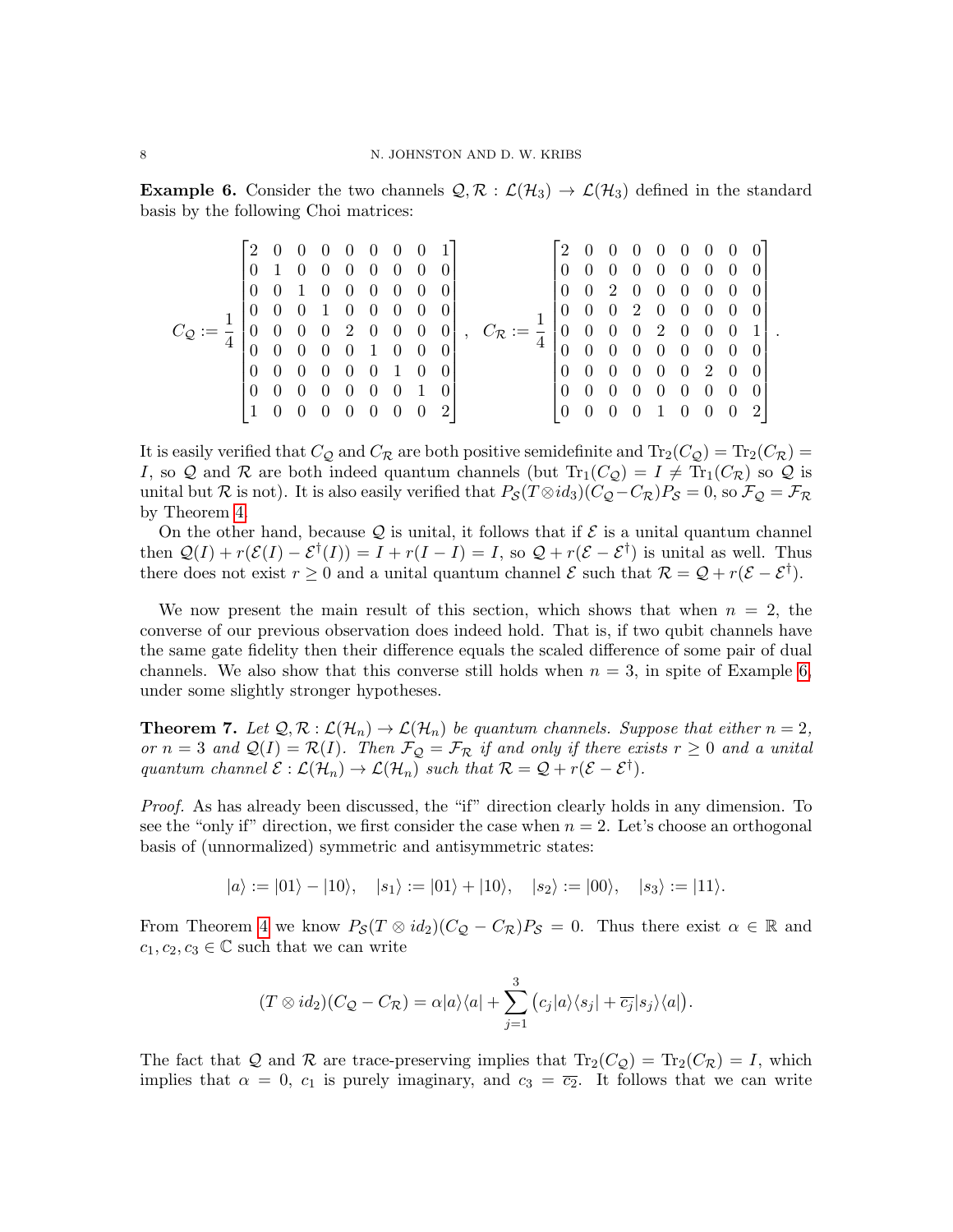$(T \otimes id_2)(C_Q - C_{\mathcal{R}})$  in the standard basis as

<span id="page-8-0"></span>(8) 
$$
(T \otimes id_2)(C_{\mathcal{Q}} - C_{\mathcal{R}}) = \begin{bmatrix} 0 & \overline{c_2} & -\overline{c_2} & 0 \\ c_2 & 0 & 2c_1 & \overline{c_2} \\ -c_2 & 2\overline{c_1} & 0 & -\overline{c_2} \\ 0 & c_2 & -c_2 & 0 \end{bmatrix}.
$$

Now choose  $r \geq 2|c_2| + 2|c_1|$  and define a channel  $\mathcal{E} : \mathcal{L}(\mathcal{H}_2) \to \mathcal{L}(\mathcal{H}_2)$  via the Choi matrix

$$
C_{\mathcal{E}} = \frac{1}{2r} \begin{bmatrix} r & 0 & -2c_2 & 2\overline{c_1} \\ 0 & r & 0 & 2c_2 \\ -2\overline{c_2} & 0 & r & 0 \\ 2c_1 & 2\overline{c_2} & 0 & r \end{bmatrix}.
$$

It is easily verified that  $\text{Tr}_1(C_{\mathcal{E}}) = \text{Tr}_2(C_{\mathcal{E}}) = I$  so  $\mathcal E$  is unital and trace-preserving, and the fact that  $\mathcal E$  is completely positive follows from the fact that its Choi matrix is diagonally dominant and hence positive semidefinite. It is a simple calculation using Lemma [2](#page-4-2) to verify that

<span id="page-8-1"></span>(9) 
$$
r(T \otimes id_2)(C_{\mathcal{E}} - C_{\mathcal{E}^{\dagger}}) = \begin{bmatrix} 0 & \overline{c_2} & -\overline{c_2} & 0 \\ c_2 & 0 & 2c_1 & \overline{c_2} \\ -c_2 & 2\overline{c_1} & 0 & -\overline{c_2} \\ 0 & c_2 & -c_2 & 0 \end{bmatrix}.
$$

By comparing Equations [\(8\)](#page-8-0) and [\(9\)](#page-8-1) we see that  $\mathcal{Q} - \mathcal{R} = r(\mathcal{E} - \mathcal{E}^{\dagger})$ , which completes the proof for the case when  $n = 2$ .

The case when  $n = 3$  and  $\mathcal{Q}(I) = \mathcal{R}(I)$  is proved analogously, but the algebra is more involved. Choose an orthogonal basis of (unnormalized) symmetric and antisymmetric states:

$$
|a_1\rangle := |01\rangle - |10\rangle, |s_1\rangle := |01\rangle + |10\rangle
$$
  
\n
$$
|a_2\rangle := |02\rangle - |20\rangle, |s_2\rangle := |02\rangle + |20\rangle
$$
  
\n
$$
|a_3\rangle := |12\rangle - |21\rangle, |s_3\rangle := |12\rangle + |21\rangle
$$
  
\n
$$
|s_4\rangle := |00\rangle
$$
  
\n
$$
|s_5\rangle := |11\rangle
$$
  
\n
$$
|s_6\rangle := |22\rangle
$$

From Theorem [4](#page-5-5) we know  $P_{\mathcal{S}}(T \otimes id_3)(C_{\mathcal{Q}} - C_{\mathcal{R}})P_{\mathcal{S}} = 0$ . Thus there exist  $\{\alpha_j\} \in \mathbb{R}$  and  ${c_{j,k}} \in \mathbb{C}$   $(1 \leq j \leq 3, 1 \leq k \leq 6)$  such that we can write

$$
(T \otimes id_3)(C_{\mathcal{Q}} - C_{\mathcal{R}}) = \sum_{j=1}^3 \alpha_j |a_j\rangle\langle a_j| + \sum_{j=1}^3 \sum_{k=1}^6 (c_{j,k} |a_j\rangle\langle s_k| + \overline{c_{j,k}} |s_k\rangle\langle a_j|).
$$

The facts that Q and R are trace-preserving and  $Q(I) = R(I)$  imply that  $Tr_1((T \otimes id_3)(C_Q (C_{\mathcal{R}})$ ) = Tr<sub>2</sub>( $(T \otimes id_3)(C_{\mathcal{Q}} - C_{\mathcal{R}})$ ) = 0, which implies  $\alpha_1 = \alpha_2 = \alpha_3 = 0$ . The partial trace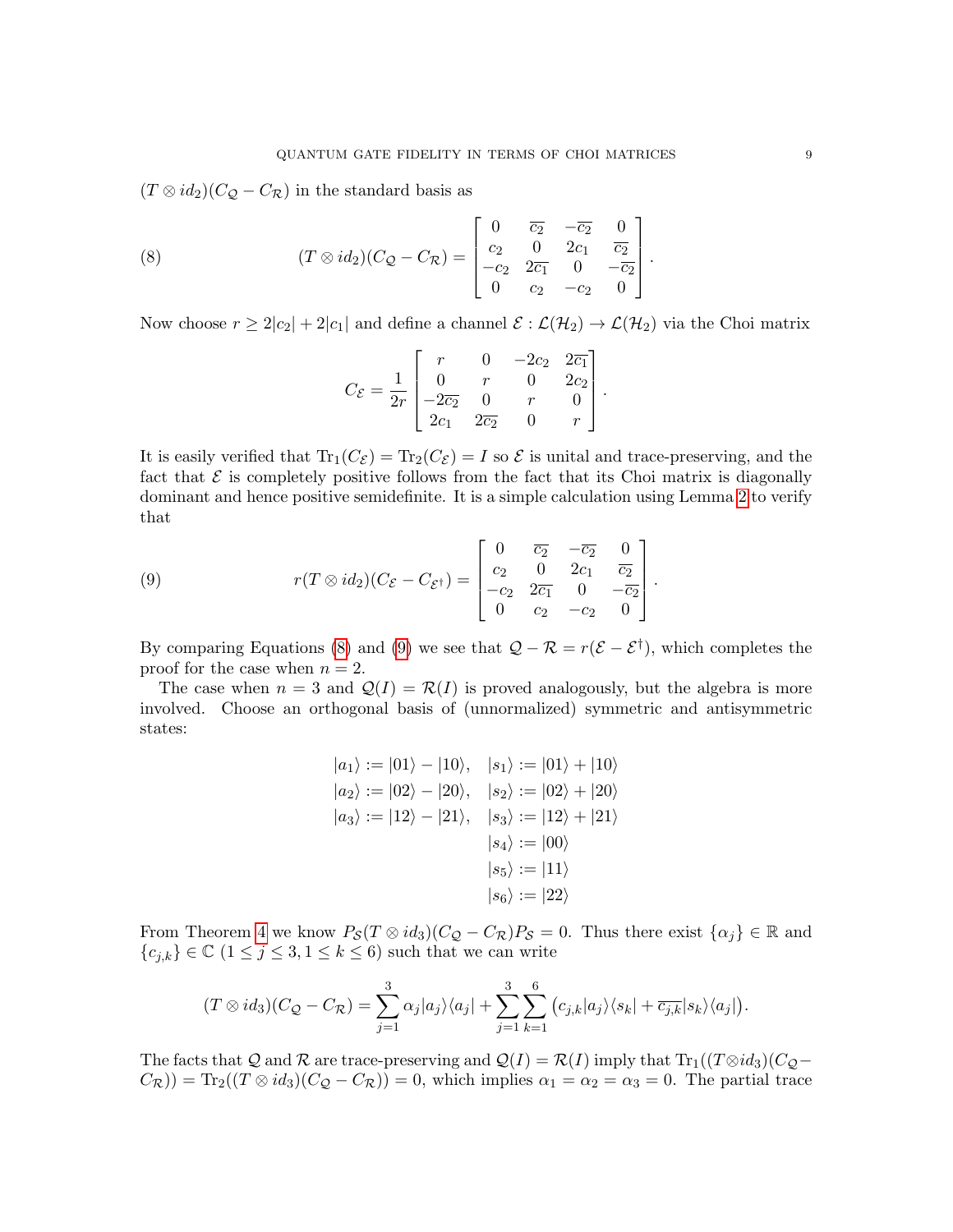conditions also imply the following conditions:

$$
Re(c_{1,1}) = Re(c_{3,3}) = -Re(c_{2,2})
$$
  
\n
$$
c_{2,3} = \overline{c_{1,4}} - c_{1,5} - \overline{c_{3,2}}
$$
  
\n
$$
c_{2,6} = \overline{c_{2,4}} + \overline{c_{3,1}} - c_{1,3}
$$
  
\n
$$
c_{3,6} = c_{1,2} + \overline{c_{2,1}} + \overline{c_{3,5}}
$$

If  $c_{1,1} = b + id_1$ , Im $(c_{2,2}) = d_2$  and Im $(c_{3,3}) = d_3$  then we can write  $(T \otimes id_3)(C_Q - C_R)$  in the standard basis as

<span id="page-9-0"></span>(10)

|        | $c_{1,4}$ | $\overline{c_{2.4}}$         | $-c_{1,4}$                      |            | $c_{3,4}$                      | $-c_{2,4}$                     | $-c_{3,4}$                      |            |  |
|--------|-----------|------------------------------|---------------------------------|------------|--------------------------------|--------------------------------|---------------------------------|------------|--|
| $\ast$ | 2b        | $c_{1,2}+\overline{c_{2,1}}$ | $2id_1$                         | $c_{1,5}$  | $c_{1,3}+\overline{c_{3,1}}$   | $c_{1,2} - c_{2,1}$            | $-c_{3,1}$<br>$c_{1,3}$         | $c_{1,6}$  |  |
| $\ast$ | $\ast$    | $-2b$                        | $-\overline{c_{1,2}} + c_{2,1}$ | $c_{2,5}$  | $\overline{c_{1,4}} - c_{1,5}$ | $2id_2$                        | $c_{2,3}-\overline{c_{3,2}}$    | $c_{2,6}$  |  |
| $\ast$ | $^\ast$   | $\ast$                       | $-2b$                           | $-c_{1,5}$ | $\overline{c_{3,1}} - c_{1,3}$ | $-c_{2,1} - c_{1,2}$           | $-c_{3,1} - c_{1,3}$            | $-c_{1,6}$ |  |
| $\ast$ | $^\ast$   | $\ast$                       | $\ast$                          |            | $c_{3,5}$                      | $-\overline{c_{2,5}}$          | $-\overline{c_{3,5}}$           | 0          |  |
| $\ast$ | $^\ast$   | $\ast$                       | $\ast$                          | $\ast$     | 2b                             | $c_{3,2} - \overline{c_{2,3}}$ | $2id_3$                         | $c_{3,6}$  |  |
| $\ast$ | $^\ast$   | $\ast$                       | $^\ast$                         | $\ast$     | $\ast$                         | 2b                             | $-\overline{c_{1,4}} + c_{1,5}$ | $-c_{2,6}$ |  |
| $\ast$ | $\ast$    | $\ast$                       | $^\ast$                         | $^\ast$    | $^\ast$                        | $\ast$                         | $-2b$                           | $-c_{3,6}$ |  |
| $\ast$ | $^\ast$   | $^\ast$                      | $^\ast$                         |            |                                | $\ast$                         | $\ast$                          |            |  |

where the  $*$  in the  $(j, k)$ -entry indicates the complex conjugate of the  $(k, j)$ -entry. Now let  $r > 0$  be arbitrarily large,  $\varepsilon > 0$  and  $0 < s, t < 1 - \varepsilon$ , and define  $u := 1 - \varepsilon - s$  and  $v := 1 - \varepsilon - t$ . We shall consider the linear map  $\mathcal E$  defined by the Choi matrix

|    | $3r\epsilon$ |        |            | $-3c_{1,4}$      | $-3id_1$              | $-3c_{1,2}$      | $-3c_{2,4}$            | $-3c_{2,1}$    | $-3id_2$              |  |
|----|--------------|--------|------------|------------------|-----------------------|------------------|------------------------|----------------|-----------------------|--|
|    | $\ast$       | 3rs    | $3c_{1,2}$ | $\boldsymbol{0}$ |                       | $\theta$         | $-3c_{3,4}$            | $-3c_{3,1}$    | $3c_{1,4}-6c_{3,2}$   |  |
|    | $\ast$       | $\ast$ | 3ru        | $\boldsymbol{0}$ | $3\overline{c_{1,3}}$ | $3c_{1,4}$       | 0                      | $\overline{0}$ | $3c_{2,4} + 3c_{3,1}$ |  |
|    | $\ast$       | $\ast$ | $\ast$     | 3rt              | $-3c_{1,5}$           | $-3c_{1,3}$      | $-3c_{2,1}$            | $-3c_{2,5}$    | $3c_{1,5}$            |  |
| 3r | $\ast$       | $\ast$ | $\ast$     | $\ast$           | $3r\epsilon$          | $\boldsymbol{0}$ | $-3c_{3,1}$            | $-3c_{3,5}$    | $-3id_3$              |  |
|    | $\ast$       | $\ast$ | $\ast$     | $\ast$           | $\ast$                | 3rv              | $-3\overline{c_{1,6}}$ | $\overline{0}$ | $3c_{2,1}+3c_{3,5}$   |  |
|    | $\ast$       | $\ast$ | $\ast$     | $\ast$           | $\ast$                | $\ast$           | 3rv                    | $3c_{1,5}$     | $3c_{1,3}$            |  |
|    | $\ast$       | $\ast$ | $\ast$     | $\ast$           | $\ast$                | $\ast$           | $\ast$                 | 3ru            | $-3c_{1,2}$           |  |
|    | $\ast$       | $\ast$ | $\ast$     | $\ast$           | $\ast$                | $\ast$           | $\ast$                 | $\ast$         | $3r(1-u-v)$           |  |

In particular, choose s and t so that  $s+t \geq 1$  and  $s-t = 2b/r$ . This is always possible because we can choose s so that  $2b/r < s < 1$ , set  $t = s - 2b/r$ , and then choose some sufficiently small  $\varepsilon > 0$ . It follows that each diagonal entry of  $C_{\mathcal{E}}$  is strictly positive, and so by choosing r sufficiently large it becomes diagonally dominant and hence positive semidefinite. It is worth noting that, although t does depend on  $r$ , increasing r only increases t so diagonal dominance won't be interfered with as t varies. It is easily verified that  $Tr_1(C_{\mathcal{E}}) = Tr_2(C_{\mathcal{E}}) = I$  so  $\mathcal{E}$  is in fact a unital quantum channel.

Furthermore, it is a simple (albeit tedious) calculation using Lemma [2](#page-4-2) to verify that  $r(T \otimes id_2)(C_{\mathcal{E}} - C_{\mathcal{E}^{\dagger}})$ , when written in the standard basis, is exactly the matrix [\(10\)](#page-9-0). It follows that  $Q - R = r(\mathcal{E} - \mathcal{E}^{\dagger})$ , which completes the proof. □

It is worth pointing out where the techniques used in the proof of Theorem [7](#page-7-1) break down in the  $n \geq 4$  case. The proofs in the  $n = 2$  and  $n = 3$  cases both begin by making use of the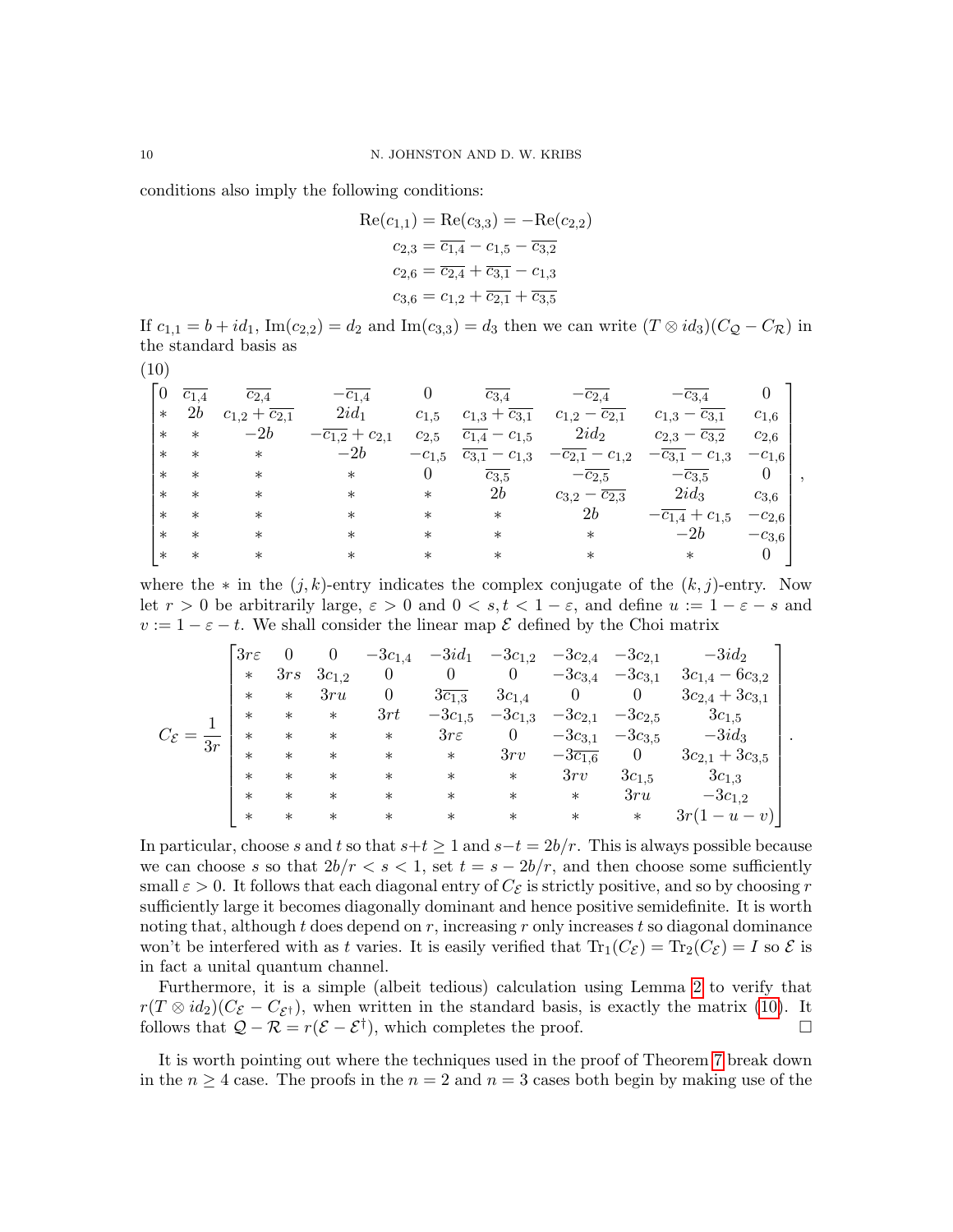constraint  $\text{Tr}_2((T \otimes id_n)(C_Q - C_{\mathcal{R}})) = 0$  (and similarly for  $\text{Tr}_1$  when  $n = 3$ ) to restrict the  $n(n-1)/2$  real and  $n^2(n-1)(n+1)/4$  complex coefficients that define  $(T \otimes id_n)(C_{\mathcal{Q}}-C_{\mathcal{R}})$ . In particular, we need the partial trace restrictions to imply that  $P_{\mathcal{A}}(T \otimes id_n)(C_{\mathcal{Q}}-C_{\mathcal{R}})P_{\mathcal{A}}=0$ , where  $P_A := I - P_S$  is the projection onto the antisymmetric subspace. In the  $n \geq 4$  case the two partial trace constraints aren't strong enough to guarantee this property holds, as demonstrated by the map in the proof of [\[3,](#page-14-2) Theorem 1].

# 6. Minimum Gate Fidelity

<span id="page-10-0"></span>Calculating the minimum gate fidelity is a problem that is expected to be difficult, and few general methods of approximating and bounding it are known. Our main result of this section shows that the minimal fidelity of a channel can be written in terms of the  $S(1)$ -norm [\[4,](#page-14-3) [5\]](#page-14-4), defined on positive semidefinite operators as

$$
||X||_{S(1)} := \sup_{|\phi\rangle, |\psi\rangle} \{ \langle \phi\psi|X|\phi\psi \rangle \}.
$$

Our reason for expressing the minimum gate fidelity in terms of this norm rather than in terms of other related minimizations or maximizations is that several bounds, inequalities and properties of the  $S(1)$ -norm are already known [\[4,](#page-14-3) [5,](#page-14-4) [22,](#page-14-21) [23\]](#page-14-22), whereas other similar supremums or infimums appear to be more nebulous. In particular, computation of the  $S(1)$ -norm on positive semidefinite operators is equivalent to the problem of determining whether or not a given operator is an entanglement witness  $[4,$  Corollary 4.9, which is equivalent to the problem of determining whether or not a superoperator is positive. The problems of characterizing positive superoperators [\[24,](#page-14-23) [25\]](#page-14-24) and entanglement witnesses and separable states [\[26,](#page-14-25) [27,](#page-15-0) [28,](#page-15-1) [29,](#page-15-2) [30,](#page-15-3) [31\]](#page-15-4) have been studied extensively, so an abundance of results from operator theory and entanglement theory now apply in this setting.

All separability criteria that have been developed over the past several years now automatically translate into methods of bounding minimum gate fidelity. As a particularly important example of this, symmetric extensions [\[29\]](#page-15-2) can now be used to compute minimum gate fidelity within any desired accuracy simply by performing the optimization over separable states over the set of states with  $k$ -symmetric extension instead. The optimiza-tion over states with k-symmetric extension is a semidefinite program [\[32\]](#page-15-5), which can be computed efficiently [\[33\]](#page-15-6), and precise bounds for how far away the optimal value of the kth semidefinite program is from the optimization over separable states are given in [\[34\]](#page-15-7).

<span id="page-10-1"></span>**Theorem 8.** Let  $\mathcal{E}: \mathcal{L}(\mathcal{H}_n) \to \mathcal{L}(\mathcal{H}_n)$  be a quantum channel and let  $\lambda_1$  be the maximal eigenvalue of  $P_{\mathcal{S}}(T \otimes id_n)(C_{\mathcal{E}})P_{\mathcal{S}}$ . Then

$$
\mathcal{F}_{\mathcal{E}}^{min} = \lambda_1 - \left\| \lambda_1 P_{\mathcal{S}} - P_{\mathcal{S}}(T \otimes id_n)(C_{\mathcal{E}}) P_{\mathcal{S}} \right\|_{S(1)}.
$$

*Proof.* Using Lemma [3](#page-4-1) with  $\Lambda := \mathcal{E}$  reveals that

(11)

$$
\mathcal{F}_{\mathcal{E}}^{\min} = \min_{|\phi\rangle \in \mathcal{H}_n} \left\{ \langle \phi\phi | (T \otimes id_n)(C_{\mathcal{E}}) | \phi\phi \rangle \right\} = \lambda_1 - \max_{|\phi\rangle \in \mathcal{H}_n} \left\{ \langle \phi\phi | (T \otimes id_n)(\lambda_1 I - C_{\mathcal{E}}) | \phi\phi \rangle \right\}.
$$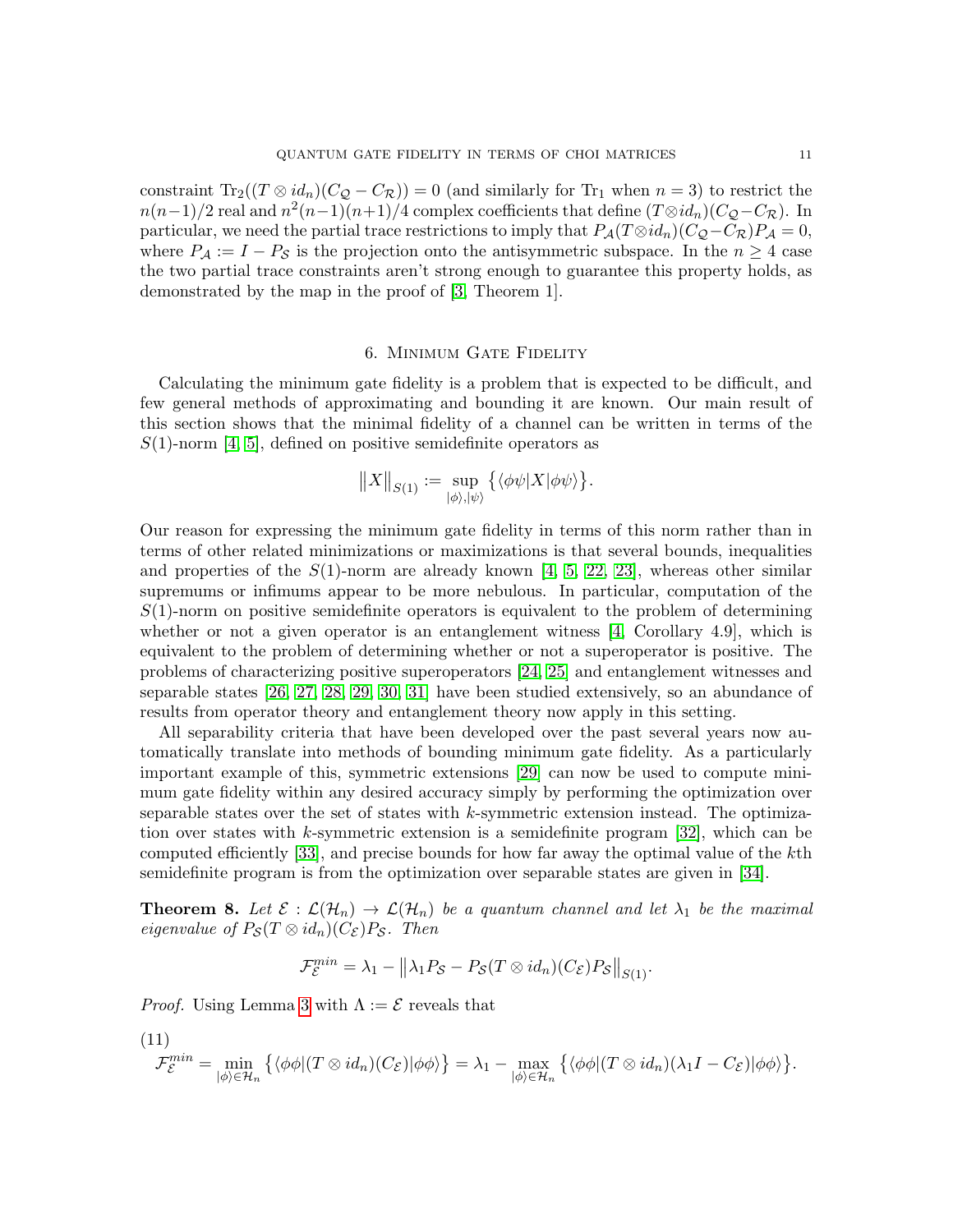For convenience, we will now define  $X := P_{\mathcal{S}}(T \otimes id_n)(\lambda_1 I - C_{\mathcal{E}})P_{\mathcal{S}}$ . Notice that X is positive semidefinite. We now note that

$$
\max_{|\phi\rangle \in \mathcal{H}_n} \left\{ \langle \phi\phi | (T \otimes id_n)(\lambda_1 I - C_{\mathcal{E}}) | \phi\phi \rangle \right\} \le \max_{|\psi\rangle, |\chi\rangle \in \mathcal{H}_n} \left\{ \langle \psi\chi | X | \psi\chi \rangle \right\}
$$

trivially by letting  $|\psi\rangle = |\chi\rangle = |\phi\rangle$ . To see that the opposite inequality holds as well (and hence complete the proof), suppose  $|\psi\rangle \neq |\chi\rangle$  and observe that  $P_{\mathcal{S}}|\psi\chi\rangle = \frac{1}{2}$  $\frac{1}{2}(|\psi \chi \rangle + |\chi \psi \rangle)$ is a scalar multiple of a symmetric state with Schmidt rank 2. It follows via the Takagi factorization that we can write  $P_{\mathcal{S}}|\psi\chi\rangle = \alpha|\rho\rho\rangle + \beta|\sigma\sigma\rangle$  for some  $|\rho\rangle, |\sigma\rangle \in \mathcal{H}_n$  and  $\alpha, \beta \geq 0$ . Suppose without loss of generality that

$$
\langle \rho \rho | X | \rho \rho \rangle \ge \langle \sigma \sigma | X | \sigma \sigma \rangle.
$$

Then write X in its Spectral Decomposition as  $X = \sum_i \lambda_i |v_i\rangle\langle v_i|$  and define the *i*<sup>th</sup> Then write  $\Lambda$  in its spectral Decomposition as  $\Lambda = \sum_i \lambda_i |v_i\rangle \langle v_i|$  and define the  $i$ <br>component of two vectors  $\rho'$  and  $\sigma'$  by  $\rho'_i := \sqrt{\lambda_i} |\langle v_i | \rho \rho \rangle|$  and  $\sigma'_i := \sqrt{\lambda_i} |\langle \sigma \sigma | v_i \rangle|$ . Applying the Cauchy-Schwarz inequality to  $\rho'$  and  $\sigma'$  shows

$$
|\langle \sigma \sigma | X | \rho \rho \rangle| \leq \sqrt{\langle \rho \rho | X | \rho \rho \rangle} \sqrt{\langle \sigma \sigma | X | \sigma \sigma \rangle} \leq \langle \rho \rho | X | \rho \rho \rangle.
$$

Putting all of this together shows that

$$
\langle \psi \chi | X | \psi \chi \rangle = (\alpha \langle \rho \rho | + \beta \langle \sigma \sigma |) X (\alpha | \rho \rho \rangle + \beta | \sigma \sigma \rangle)
$$
  
\n
$$
= \alpha^2 \langle \rho \rho | X | \rho \rho \rangle + \alpha \beta (\langle \rho \rho | X | \sigma \sigma \rangle + \langle \sigma \sigma | X | \rho \rho \rangle) + \beta^2 \langle \sigma \sigma | X | \sigma \sigma \rangle
$$
  
\n
$$
\leq (\alpha^2 + \beta^2) \langle \rho \rho | X | \rho \rho \rangle + \alpha \beta (|\langle \rho \rho | X | \sigma \sigma \rangle| + |\langle \sigma \sigma | X | \rho \rho \rangle|)
$$
  
\n
$$
\leq (\alpha^2 + 2\alpha\beta + \beta^2) \langle \rho \rho | X | \rho \rho \rangle
$$
  
\n
$$
= (\alpha + \beta)^2 \langle \rho \rho | X | \rho \rho \rangle.
$$

Thus, if we can prove that  $\alpha + \beta \leq 1$  then we are done. To this end, first note that without loss of generality we can assume that  $\langle \psi | \chi \rangle$  is real, simply by adjusting the global phase between  $|\psi\rangle$  and  $|\chi\rangle$  appropriately. Now recall from the Takagi factorization that  $\alpha$ and  $\beta$  are the square roots of the eigenvalues of the matrix

$$
AA^* := \frac{1}{4} (|\psi\rangle\overline{\langle \chi|} + |\chi\rangle\overline{\langle \psi|}) (\overline{|\chi\rangle}\langle \psi| + \overline{|\psi\rangle}\langle \chi|)
$$
  
= 
$$
\frac{1}{4} (|\psi\rangle\langle \psi| + \langle \psi|\chi\rangle(\overline{|\chi\rangle}\langle \psi| + |\psi\rangle\langle \chi|) + |\chi\rangle\langle \chi|)
$$

.

It is easily verified that eigenvectors of  $AA^*$  are  $|\psi\rangle \pm |\chi\rangle$  and the associated eigenvalues are

$$
\frac{1}{4}(\langle\psi|\chi\rangle^2 \pm 2\langle\psi|\chi\rangle + 1).
$$

If we add the square roots of these eigenvalues, we get

$$
\alpha + \beta = \frac{1}{2}\sqrt{\langle\psi|\chi\rangle^2 + 2\langle\psi|\chi\rangle + 1} + \frac{1}{2}\sqrt{\langle\psi|\chi\rangle^2 - 2\langle\psi|\chi\rangle + 1}
$$
  
=  $\frac{1}{2}\sqrt{(\langle\psi|\chi\rangle + 1)^2} + \frac{1}{2}\sqrt{(\langle\psi|\chi\rangle - 1)^2}$   
=  $\frac{1}{2}|1 + \langle\psi|\chi\rangle| + \frac{1}{2}|1 - \langle\psi|\chi\rangle|$   
= 1,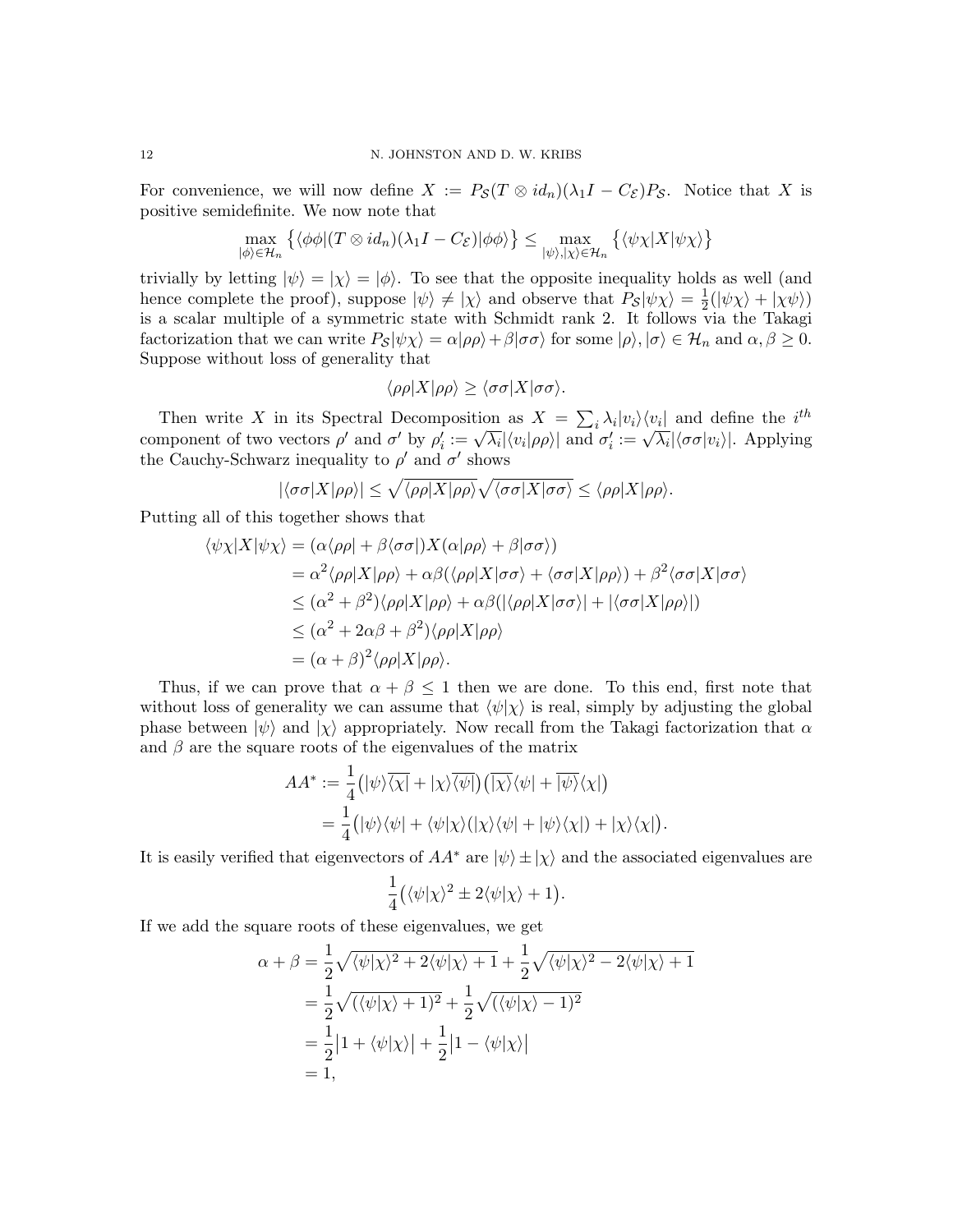where the final equality follows from the fact that  $-1 \leq \langle \psi | \chi \rangle \leq 1$ . The result follows.  $\square$ 

Several bounds and results on the minimum gate fidelity follow immediately from the corresponding results on the  $S(1)$ -norm derived in [\[4,](#page-14-3) [5\]](#page-14-4). We present a brief selection of these results here for completeness.

**Corollary 9.** Let  $\mathcal{E} : \mathcal{L}(\mathcal{H}_n) \to \mathcal{L}(\mathcal{H}_n)$  be a quantum channel. Denote the eigenvalues of  $P_{\mathcal{S}}(T \otimes id_n)(C_{\mathcal{E}})P_{\mathcal{S}}$  supported on  $P_{\mathcal{S}}$  by  $\lambda_1 \geq \lambda_2 \geq \cdots \geq \lambda_{n(n+1)/2}$  (i.e., these are the eigenvalues of  $P_{\mathcal{S}}(T \otimes id_n)(C_{\mathcal{E}})P_{\mathcal{S}}$  with  $n(n-1)/2$  zero eigenvalues removed). Let  $\alpha_i$  be the maximal Schmidt coefficient of the eigenvector corresponding to  $\lambda_i$ . Then

$$
\max_{j} \{ (\lambda_1 - \lambda_j) \alpha_j^2 \} \le \lambda_1 - \mathcal{F}_{\mathcal{E}}^{min} \le \min \{ \lambda_1 - \lambda_{n(n+1)/2}, \sum_j (\lambda_1 - \lambda_j) \alpha_j^2 \}.
$$

*Proof.* The fact that  $\lambda_1 - \mathcal{F}_{\mathcal{E}}^{min} \leq \lambda_1 - \lambda_{n(n+1)/2}$  follows immediately from Theorem [8](#page-10-1) and the fact that  $\|\cdot\|_{S(1)} \leq \|\cdot\|$ . The other upper bound of  $\lambda_1 - \mathcal{F}_{\mathcal{E}}^{min}$  follows from [\[4,](#page-14-3) Theorem 3.3 and Proposition 4.11]. The lower bound can be derived by using the spectral decomposition to write

$$
P_{\mathcal{S}}(T\otimes id_n)(C_{\mathcal{E}})P_{\mathcal{S}}=\sum_j\lambda_j|v_j\rangle\langle v_j|.
$$

If  $|v\rangle \in \mathcal{H}_n \otimes \mathcal{H}_n$  is the separable state corresponding to the maximal Schmidt coefficient  $\alpha_i$  of  $|v_i\rangle$  then

$$
\langle v|P_{\mathcal{S}}(T \otimes id_n)(\lambda_1 I - C_{\mathcal{E}})P_{\mathcal{S}}|v\rangle = \sum_i (\lambda_1 - \lambda_i) |\langle v_i|v\rangle|^2
$$
  
=  $(\lambda_1 - \lambda_j)\alpha_j^2 + \sum_{i \neq j} (\lambda_1 - \lambda_i) |\langle v_i|v\rangle|^2$   

$$
\geq (\lambda_1 - \lambda_j)\alpha_j^2.
$$

The corresponding lower bound follows by letting j range from 1 to  $n(n+1)/2$ .

**Remark 10.** In the case that  $n = 2$ , the  $S(1)$ -norm can be efficiently computed to any desired accuracy via semidefinite programming [\[5\]](#page-14-4). As a corollary of this fact, we now have a semidefinite program for efficiently computing  $\mathcal{F}_{\mathcal{E}}^{min}$  of qubit channels  $\mathcal{E}:\mathcal{L}(\mathcal{H}_2)\to\mathcal{L}(\mathcal{H}_2)$ to any desired accuracy. The primal and dual forms of the semidefinite program in question are as follows:

# Primal problem

minimize:  $\lambda_1 - \text{Tr}((\lambda_1 P_{\mathcal{S}} - P_{\mathcal{S}}(T \otimes id_2)(C_{\mathcal{E}})P_{\mathcal{S}})\rho)$ subject to:  $\rho \geq 0$ ,  $(id_2 \otimes T)(\rho) \geq 0$  $\text{Tr}(\rho) = 1$ 

# Dual problem

maximize:  $\lambda_1 - ||(T \otimes id_2)(Y) + (P_{\mathcal{S}}(T \otimes id_2)(\lambda_1 I - C_{\mathcal{E}})P_{\mathcal{S}})||$ subject to:  $Y \geq 0$ 

Using the MATLAB code provided in [\[5\]](#page-14-4) to solve this semidefinite program, we are able to approximate the distribution of the minimum gate fidelity when  $n = 2$ . Figure [1](#page-13-0) shows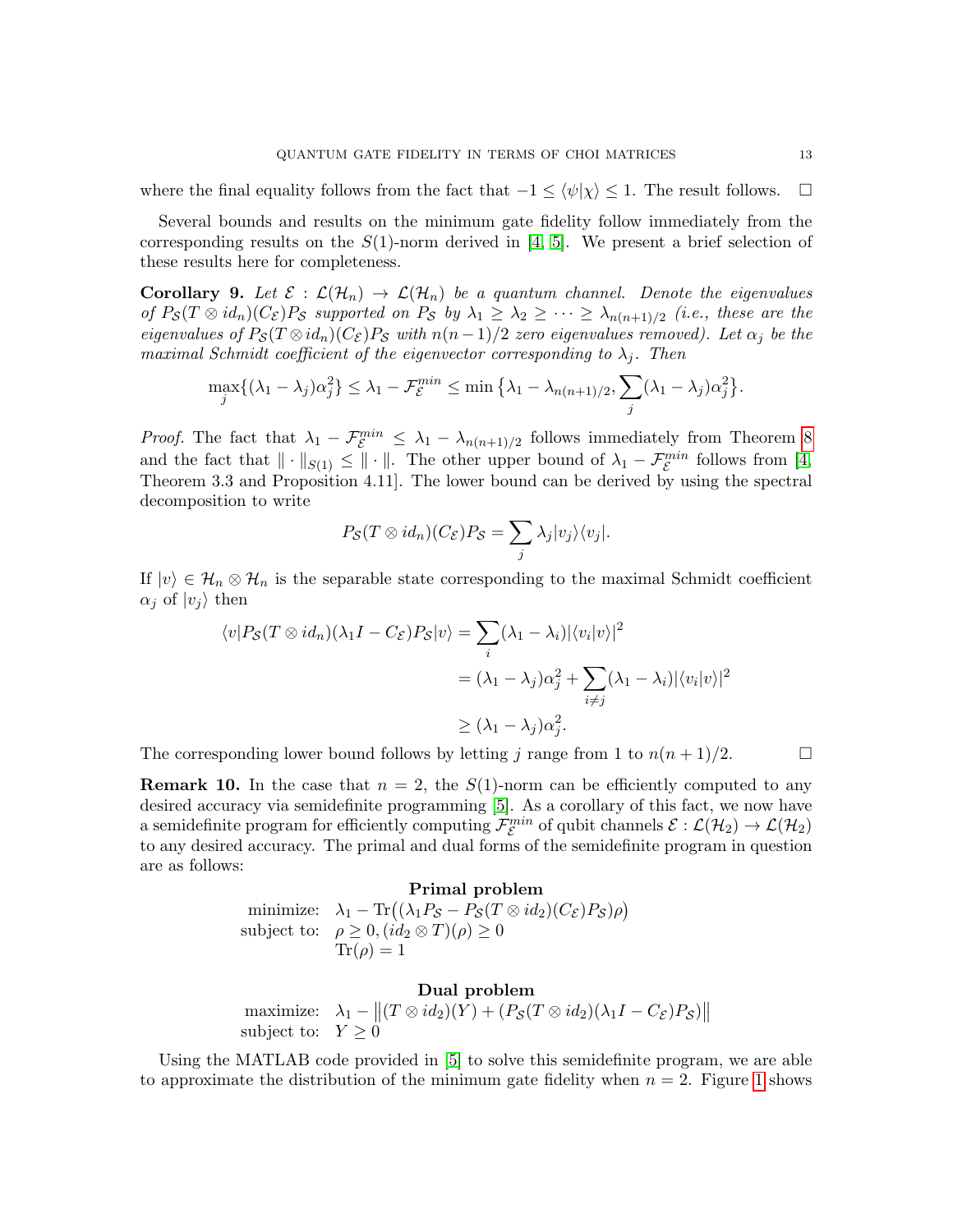the distribution of  $\mathcal{F}_{\mathcal{E}}^{min}$  and  $\overline{\mathcal{F}_{\mathcal{E}}}$  when the quantum channel  $\mathcal{E}$  is chosen by picking a Haaruniform unitary  $U \in \mathcal{L}(\mathcal{H}_4) \otimes \mathcal{L}(\mathcal{H}_2)$  and then setting  $\mathcal{E}(\rho) \equiv \text{Tr}_1(U(|0\rangle\langle0| \otimes \rho)U^{\dagger}).$ 



<span id="page-13-0"></span>FIGURE 1. Approximate distributions of  $\mathcal{F}_{\varepsilon}^{min}$  and  $\overline{\mathcal{F}_{\varepsilon}}$  when  $n=2$ , based on  $5 \cdot 10^5$  randomly-generated qubit channels.

### 7. OUTLOOK

We have seen that the quantum gate fidelity of a quantum channel  $\mathcal E$  is characterized by a particular operator,  $P_{\mathcal{S}}(T \otimes id_n)(C_{\mathcal{E}})P_{\mathcal{S}}$ . Furthermore, the average and minimum gate fidelities can be expressed in terms of this operator relatively simply, as can the variance of the gate fidelity.

Although the  $S(1)$ -norm in general is NP-HARD to compute, this does not immediately imply that computing  $\mathcal{F}_{\mathcal{E}}^{min}$  is NP-HARD as well, because the operator whose norm is computed in Theorem [8](#page-10-1) has a special form (in particular, it is supported on the symmetric subspace). Determining whether or not  $\mathcal{F}_{\mathcal{E}}^{min}$  is difficult to compute would be a great step toward a better understanding of gate fidelities. Also, we have provided a semidefinite program that computes  $\mathcal{F}_{\mathcal{E}}^{min}$  for any qubit channel  $\mathcal{E}$ , but it might be possible to do better than this and find an explicit formula for the minimum gate fidelity in this situation.

Acknowledgements. We are grateful to the referees for helpful comments. Thanks are extended to Moritz Ernst for pointing out an error in an early version of Proposition [1.](#page-3-1) N.J. was supported by an NSERC Canada Graduate Scholarship and the University of Guelph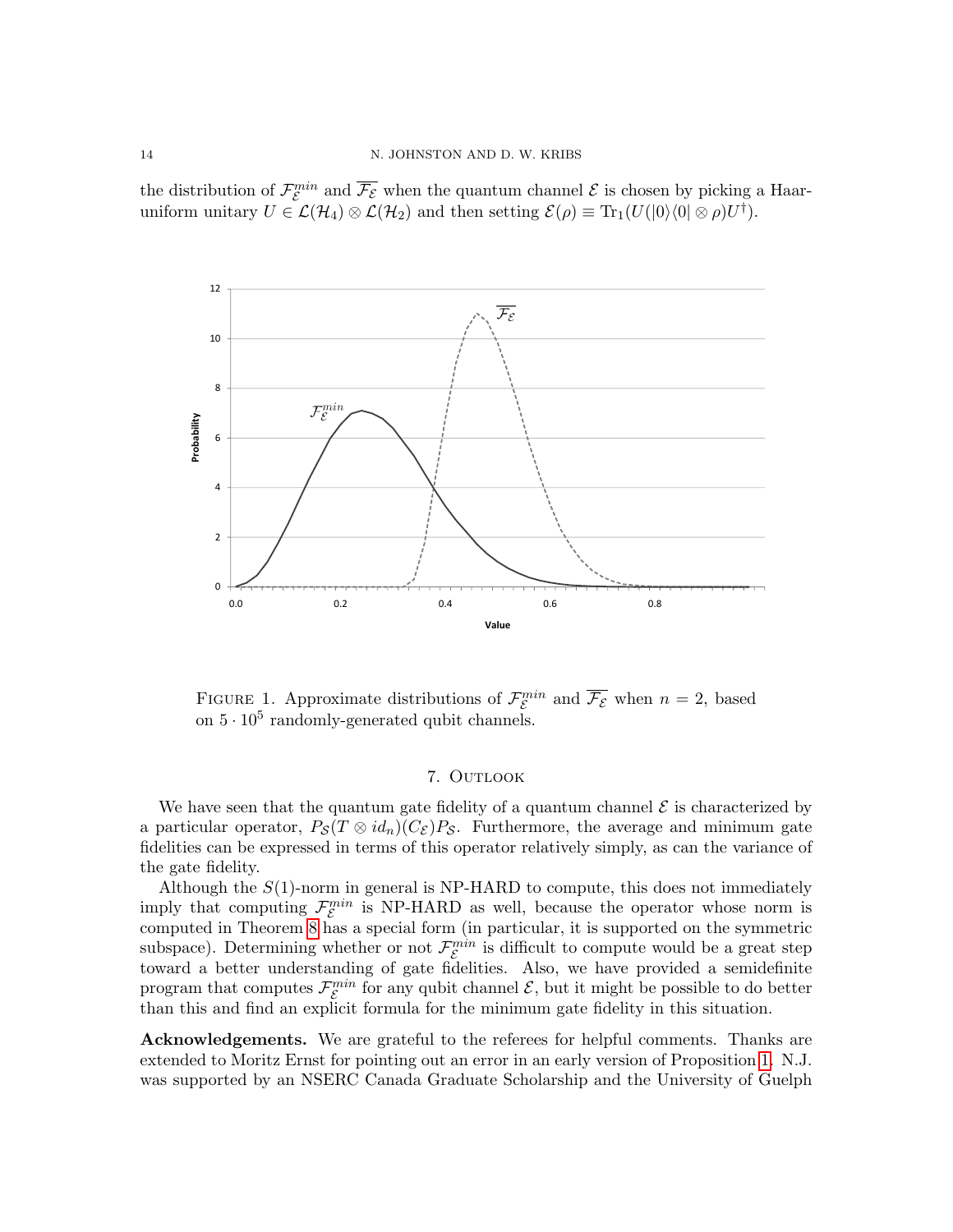Brock Scholarship. D.W.K. was supported by Ontario Early Researcher Award 048142, NSERC Discovery Grant 400160 and NSERC Discovery Accelerator Supplement 400233.

# **REFERENCES**

- <span id="page-14-0"></span>[1] M. Nielsen and I. Chuang, Quantum computation and quantum information. Cambridge University Press (2000).
- <span id="page-14-1"></span>[2] M. Choi, Completely positive linear maps on complex matrices. Linear Algebra Appl. 10, 285–290 (1975).
- <span id="page-14-2"></span>[3] E. Magesan, Depolarizing behavior of quantum channels in higher dimensions. Quantum Inf. Comput. 11, 0466–0484 (2011).
- <span id="page-14-3"></span>[4] N. Johnston and D. W. Kribs, A family of norms with applications in quantum information theory. J. Math. Phys. **51**, 082202 (2010).
- <span id="page-14-4"></span>[5] N. Johnston and D. W. Kribs, A family of norms with applications in quantum information theory II. Quantum Inf. Comput. 11 1 & 2, 104-123 (2011).
- <span id="page-14-5"></span>[6] A. Uhlmann, The "transition probability" in the state space of a ∗-algebra. Rep. Math. Phys. 9, 273–279 (1976).
- <span id="page-14-6"></span>[7] R. Jozsa, Fidelity for mixed quantum states. J. Modern Opt. 41, 2315–2323 (1994).
- <span id="page-14-7"></span>[8] M. Horodecki, P. Horodecki and R. Horodecki, General teleportation channel, singlet fraction, and quasidistillation. Phys. Rev. A  $60$ , 1888 (1999).
- <span id="page-14-8"></span>[9] M. Nielsen, A simple formula for the average gate fidelity of a quantum dynamical operation. Phys. Lett. A 303, 249–252 (2002).
- <span id="page-14-9"></span>[10] M. D. Bowdreya, D. K. L. Oia, A. J. Shorta, K. Banaszeka, and J. A. Jones, Fidelity of single qubit maps. Phys. Lett. A **294**, 258-260 (2002).
- <span id="page-14-10"></span>[11] A. Gilchrist, N. K. Langford, and M. A. Nielsen, *Distance measures to compare real and ideal quantum* processes. Phys. Rev. A 71, 062310 (2005).
- <span id="page-14-11"></span>[12] J. Emerson, R. Alicki, and K. Zyczkowski, Scalable noise estimation with random unitary operators. J. Opt. B 7, S347–S352 (2005).
- <span id="page-14-12"></span>[13] I. Bengtsson and K. Życzkowski, Geometry of quantum states: an introduction to quantum entanglement. Cambridge University Press, Cambridge, UK (2006).
- <span id="page-14-13"></span>[14] L. H. Pedersen, N. M. Møller, and K. Mølmer, The distribution of quantum fidelities. Phys. Lett. A 372, 7028–7032 (2011).
- <span id="page-14-14"></span>[15] E. Magesan, R. Blume-Kohout, and J. Emerson, Gate fidelity fluctuations and quantum process invariants. Phys. Rev. A **84**, 012309 (2011).
- <span id="page-14-15"></span>[16] T. Karasawa, J. Gea-Banacloche, and M. Ozawa, Gate fidelity of arbitrary single-qubit gates constrained by conservation laws. J. Phys. A: Math. Theor., 42, 225303 (2009).
- <span id="page-14-16"></span>[17] H.-T. Lim, Y.-S. Ra, Y.-S. Kim, Y.-H. Kim, and J. Bae, Gate fidelities, quantum broadcasting, and assessing experimental realization. E-print: arXiv:1106.5873 [quant-ph]
- <span id="page-14-17"></span>[18] T. Takagi, On an algebraic problem related to an analytic theorem of Caratheodory and Fejer. Japan J. Math. 1, 83–93 (1924).
- <span id="page-14-18"></span>[19] R. A. Horn and C. R. Johnson, Matrix analysis. Cambridge University Press, 1985.
- <span id="page-14-19"></span>[20] E. Størmer, Mapping cones of positive maps. Math. Scand. 108, 223–232 (2011).
- <span id="page-14-20"></span>[21] M.-D. Choi, D. W. Kribs, and K. Zyczkowski, *Higher-rank numerical ranges and compression problems*. Linear Algebra Appl., 418, 828–839 (2006).
- <span id="page-14-21"></span>[22] N. Johnston, D. W. Kribs, V. I. Paulsen and R. Pereira, Minimal and maximal operator spaces and operator systems in entanglement theory. J. Funct. Anal. 260 8, 2407–2423 (2011).
- <span id="page-14-22"></span>[23] N. Johnston, Characterizing operations preserving separability measures via linear preserver problems. Linear Multilinear Algebra 59, 1171–1187 (2011).
- <span id="page-14-23"></span>[24] K. Takesaki and J. Tomiyama, On the geometry of positive maps in matrix algebras. Math. Zeit. 184, 101–108 (1983).
- <span id="page-14-24"></span>[25] F. Benatti, R. Floreanini, and M. Piani, Non-decomposable quantum dynamical semigroups and bound entangled states. Open Sys. Inf. Dyn. 11, 325–338 (2004).
- <span id="page-14-25"></span>[26] A. Peres, *Separability criterion for density matrices*. Phys. Rev. Lett. **77**, 1413 (1996).